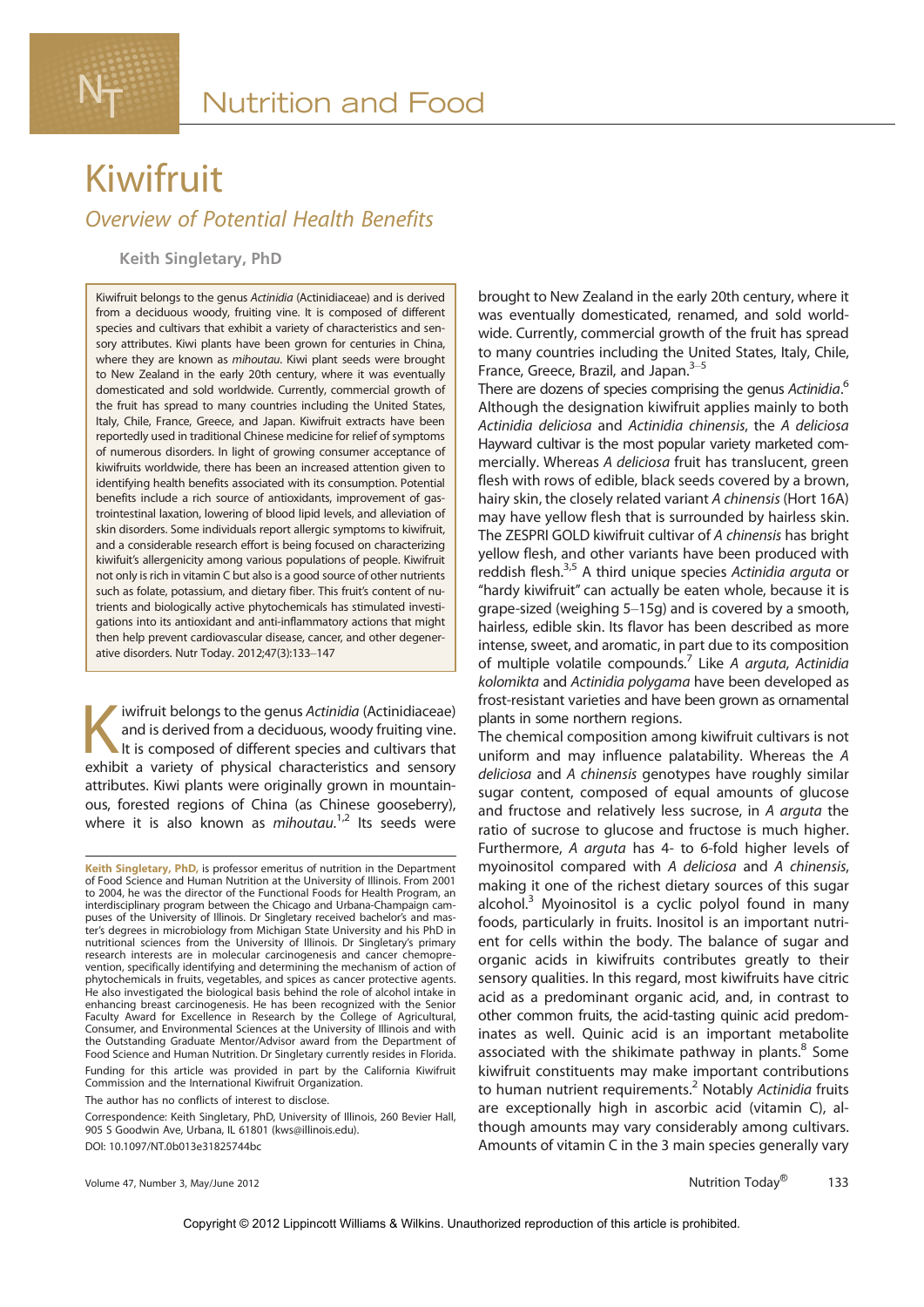from 50 to 430 mg/100 g fresh weight, $3.9$  with levels in A chinensis generally being somewhat higher than in A deliciosa, 100 mg and 85 mg/100 g fresh weight, respectively. Kiwifruits are good sources of folate and potassium and contain large amounts of vitamin E in the seed, although the bioavailability of this fat-soluble vitamin may be potentially diminished because of limited human digestibility of the seed. This fruit also contains about 2% to 3% dietary fiber. Sensory acceptance of kiwifruit is also dependent on the presence of calcium oxalate in all varieties, although variation in oxalate content among species has been noted.<sup>10-12</sup> Oxalates can cause oral irritation when certain kiwifruit-derived products are eaten. Depending on the species and cultivar, kiwifruit also contains different pigments including chlorophylls, carotenoids, lutein, Free it pigments increasing concreptly  $\ldots$ ,  $\ldots$ soluble vitamins, serotonin, alkaloids, and saponins also have been quantitated in kiwifruit.<sup>2,3,17-22</sup> Moreover, kiwifruit is known to contain appreciable amounts of proteases, principally the cysteine protease actinidin (Act).<sup>3</sup> It should be pointed out that various aspects of kiwifruit cultivation, harvesting, storage, and processing may affect the chemical and nutritional properties of this fruit.<sup>3,14,23-30</sup>

## OVERVIEW OF HEALTH BENEFITS

In ancient China, Actinidia plants were used for symptom relief of numerous disorders, such as digestive problems, rheumatism, dyspepsia, and hemorrhoids, as well as a therapy for various cancers.<sup>22</sup> Recently, there has been increased attention given to consumer acceptance of kiwifruits and to potential health benefits associated with their consumption.<sup>21,31-35</sup> The Table provides an overview of some of the potential health benefits of kiwifruit. Examples of various uses for kiwifruit are presented, and an effort is made to give an overview of the variety of scientific research on this topic. Points of view for rating of evidence in each category are based on consideration of cell culture and animal, and human clinical data from the peerreviewed scientific literature. A rating of preliminary indicates that the collective evidence for a specific health benefit is not conclusive in light of the limited and sometimes inconsistent data from animal studies and wellcontrolled human trials. A rating of emerging indicates that data were suggestive of health benefits based on preclinical investigations and some clinical studies. The strength of a potential relationship between kiwifruit and improved health would be improved by additional and consistent reports from larger, well-controlled human studies. A rating of strong is reserved for data that are consistent among preclinical and clinical studies, including at least 2 well-designed and conducted human trials. Furthermore, there is substantial evidence of a plausible biological mechanism.

## ISSUES OF KIWIFRUIT SAFETY AND ALLERGENICITY

The allergenicity of kiwifruit constituents has been recognized for over 2 decades. Furthermore, there have been an increasing number of reported kiwifruit allergies as consumption of this fruit continues to expand worldwide.<sup>156,157</sup> In general, the prevalence of kiwifruit allergy needs to be more fully characterized and may differ geographically, with 1 study suggesting that it may be as common as peanut allergy among French school-aged children.<sup>158</sup> It is purported to be among the top 10 food allergy sources based on studies in France, Finland, and Sweden.<sup>159</sup> A recent report suggests that ethnic differences among children may explain some of the variability in incidence of food allergies within populations as well as variations noted in the age at onset of symptoms.<sup>160</sup>

It should be mentioned that, compared with other common food allergies, such as those to tree nuts and peanuts, the allergic response to kiwifruit in general appears to be considerably less severe. The allergic response in adults is often a mild localized oral allergy syndrome that is characterized by oropharyngeal itching and swelling.<sup>161</sup> Nonetheless, systemic reactions are not uncommon, especially in children, and may include anaphylaxis, urticaria, and gastrointestinal (GI) symptoms following kiwifruit intake. Sublingual immunotherapy has been attempted to lessen these symptoms.<sup>156,161-166</sup> Differences in systemic responses to kiwifruits have been documented and, in part, may depend on the species of kiwifruit and on the stability of individual allergen proteins to heating and on their susceptibility to GI digestion. Of interest is the observation that individuals allergic to green kiwifruit demonstrated less severe symptoms following consumption of gold kiwifruit, a difference explained in part to the 50-fold lower content of Act d1 in gold kiwifruit.<sup>158</sup> It is known that the GI digestion of kiwifruit allergens can be affected by other components of food matrices consumed along with kiwifruit. $167-170$ 

Kiwifruit allergy is often cross-reactive with other allergies, such as that to birch and grass pollen. It also appears to have cross-reactivity to the latex-fruit syndrome.<sup>2,171,172</sup> It should be noted that poor correlations have been reported between suggestive case histories of allergic individuals and in vitro and in vivo diagnostic assays.<sup>161,171,173–175</sup> Considerable research attention is being focused on resolving the reasons for these discrepancies.

Several constituents of kiwifruit have been tentatively identified as allergenic agents. Specifically, 11 kiwifruit allergens have been registered in the Allergen Nomenclature database (www.allergen.org) compiled by the World Health Organization/International Union of Immunological Societies.<sup>159,175</sup> These include the 30-kd cysteine protease Act (Act d1), 24-kd thaumatin-like protein (Act d2), 26-kd cell wall protein kiwellin (Act d5), and cysteine protease inhibitor cystatin (Act d4). However, recent concerns have

### 134 Nutrition Today<sup>®</sup>

Volume 47, Number 3, May/June 2012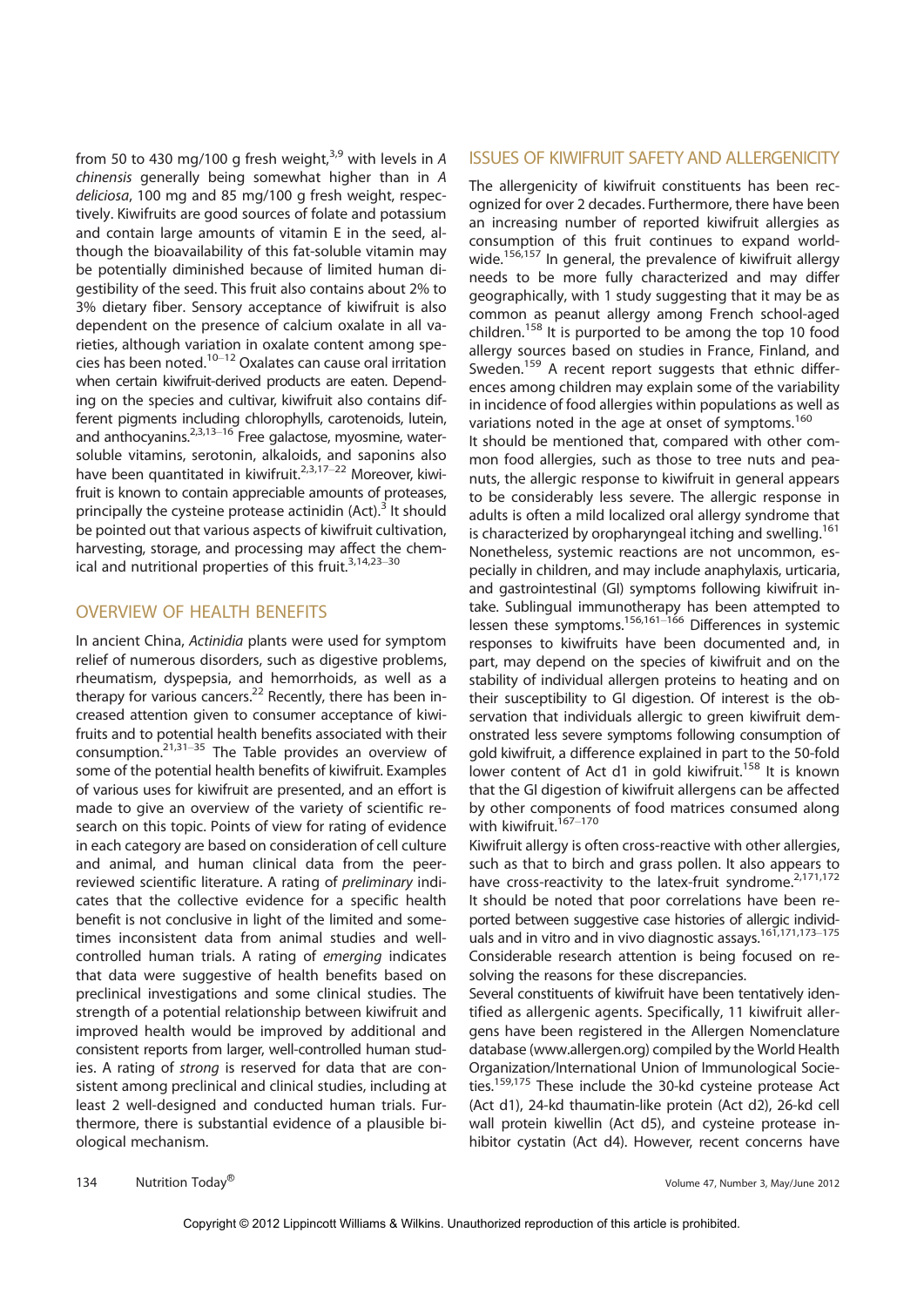| <b>TABLE</b> Potential Health Benefits of Kiwifruit                                                                                                                                                                                                                                                                                                                                                                                                                                                                                                                                                                                                                                                                                                                                                                                                                                                                                                                                                                                                                                                                                                                                                                                                                                                                                                                                                                                                                                                                                                                                                                                                                                                                                                                                                                                                                                                                                                                                                                                                                                                                                                                                                                                                                                                                                                                                                                                                                                                                                                                                                                                                                                                                                                                                                                                                                                                                                                                                                                                                                                                                                                                                                                                                                                                                                                                                                                                                                                                                                                                                                                                                                                                                                                                                                                                                                                                                                                                                                                                                                                                                                                                                                                                                                                                                                                                                                                                                                                                                                                                                                                                                                                                                                                                                                                                                                                                                                                                                                                                           |               |
|-----------------------------------------------------------------------------------------------------------------------------------------------------------------------------------------------------------------------------------------------------------------------------------------------------------------------------------------------------------------------------------------------------------------------------------------------------------------------------------------------------------------------------------------------------------------------------------------------------------------------------------------------------------------------------------------------------------------------------------------------------------------------------------------------------------------------------------------------------------------------------------------------------------------------------------------------------------------------------------------------------------------------------------------------------------------------------------------------------------------------------------------------------------------------------------------------------------------------------------------------------------------------------------------------------------------------------------------------------------------------------------------------------------------------------------------------------------------------------------------------------------------------------------------------------------------------------------------------------------------------------------------------------------------------------------------------------------------------------------------------------------------------------------------------------------------------------------------------------------------------------------------------------------------------------------------------------------------------------------------------------------------------------------------------------------------------------------------------------------------------------------------------------------------------------------------------------------------------------------------------------------------------------------------------------------------------------------------------------------------------------------------------------------------------------------------------------------------------------------------------------------------------------------------------------------------------------------------------------------------------------------------------------------------------------------------------------------------------------------------------------------------------------------------------------------------------------------------------------------------------------------------------------------------------------------------------------------------------------------------------------------------------------------------------------------------------------------------------------------------------------------------------------------------------------------------------------------------------------------------------------------------------------------------------------------------------------------------------------------------------------------------------------------------------------------------------------------------------------------------------------------------------------------------------------------------------------------------------------------------------------------------------------------------------------------------------------------------------------------------------------------------------------------------------------------------------------------------------------------------------------------------------------------------------------------------------------------------------------------------------------------------------------------------------------------------------------------------------------------------------------------------------------------------------------------------------------------------------------------------------------------------------------------------------------------------------------------------------------------------------------------------------------------------------------------------------------------------------------------------------------------------------------------------------------------------------------------------------------------------------------------------------------------------------------------------------------------------------------------------------------------------------------------------------------------------------------------------------------------------------------------------------------------------------------------------------------------------------------------------------------------------------------------------------|---------------|
| <b>Scientific Evidence for Selected Uses</b>                                                                                                                                                                                                                                                                                                                                                                                                                                                                                                                                                                                                                                                                                                                                                                                                                                                                                                                                                                                                                                                                                                                                                                                                                                                                                                                                                                                                                                                                                                                                                                                                                                                                                                                                                                                                                                                                                                                                                                                                                                                                                                                                                                                                                                                                                                                                                                                                                                                                                                                                                                                                                                                                                                                                                                                                                                                                                                                                                                                                                                                                                                                                                                                                                                                                                                                                                                                                                                                                                                                                                                                                                                                                                                                                                                                                                                                                                                                                                                                                                                                                                                                                                                                                                                                                                                                                                                                                                                                                                                                                                                                                                                                                                                                                                                                                                                                                                                                                                                                                  | <b>Rating</b> |
| Antioxidant and anti-inflammatory activities                                                                                                                                                                                                                                                                                                                                                                                                                                                                                                                                                                                                                                                                                                                                                                                                                                                                                                                                                                                                                                                                                                                                                                                                                                                                                                                                                                                                                                                                                                                                                                                                                                                                                                                                                                                                                                                                                                                                                                                                                                                                                                                                                                                                                                                                                                                                                                                                                                                                                                                                                                                                                                                                                                                                                                                                                                                                                                                                                                                                                                                                                                                                                                                                                                                                                                                                                                                                                                                                                                                                                                                                                                                                                                                                                                                                                                                                                                                                                                                                                                                                                                                                                                                                                                                                                                                                                                                                                                                                                                                                                                                                                                                                                                                                                                                                                                                                                                                                                                                                  |               |
| There is much research interest in identifying dietary antioxidants and anti-inflammatory agents that may<br>retard chronic disease development and other degenerative processes. <sup>36,37</sup> Kiwifruit and its constituents<br>have been the subject of such investigations. <sup>38</sup>                                                                                                                                                                                                                                                                                                                                                                                                                                                                                                                                                                                                                                                                                                                                                                                                                                                                                                                                                                                                                                                                                                                                                                                                                                                                                                                                                                                                                                                                                                                                                                                                                                                                                                                                                                                                                                                                                                                                                                                                                                                                                                                                                                                                                                                                                                                                                                                                                                                                                                                                                                                                                                                                                                                                                                                                                                                                                                                                                                                                                                                                                                                                                                                                                                                                                                                                                                                                                                                                                                                                                                                                                                                                                                                                                                                                                                                                                                                                                                                                                                                                                                                                                                                                                                                                                                                                                                                                                                                                                                                                                                                                                                                                                                                                              | Emerging      |
| <b>Preclinical studies</b>                                                                                                                                                                                                                                                                                                                                                                                                                                                                                                                                                                                                                                                                                                                                                                                                                                                                                                                                                                                                                                                                                                                                                                                                                                                                                                                                                                                                                                                                                                                                                                                                                                                                                                                                                                                                                                                                                                                                                                                                                                                                                                                                                                                                                                                                                                                                                                                                                                                                                                                                                                                                                                                                                                                                                                                                                                                                                                                                                                                                                                                                                                                                                                                                                                                                                                                                                                                                                                                                                                                                                                                                                                                                                                                                                                                                                                                                                                                                                                                                                                                                                                                                                                                                                                                                                                                                                                                                                                                                                                                                                                                                                                                                                                                                                                                                                                                                                                                                                                                                                    |               |
| Various Actinidia species have been analyzed for their antioxidant chemical profiles. <sup>39–42</sup> For Actinidia deliciosa<br>flesh, for example, a chemical analysis identified ascorbic acid and numerous other potential antioxidants.<br>These included $\sigma$ -tocomonoenol, a vitamin E analog, $\alpha$ -tocopherol, $\sigma$ -tocopherol, caffeic acid glucosyl derivatives,<br>β-sitosterol, chlorogenic acid, and flavones and flavonones, to name a few. <sup>40,43</sup> The peel also contained<br>appreciable antioxidant phytochemicals, but this has less relevance to typical human kiwifruit consumption<br>and health, <sup>40</sup> unless the fruit is eaten without peeling. The antioxidant capacity of kiwifruit constituents has<br>been measured using various in vitro chemical assays that monitor the quenching, scavenging, or retarding of<br>free-radical generation. For example, compared with other commonly consumed fruits, the total antioxidant<br>capacity of kiwifruit was reported to be less than raspberry, strawberry, orange, and plum, but greater than<br>grapefruit, apple, and pear. <sup>4445</sup> In in vitro antioxidant assays of several fruit juices including those prepared<br>from orange, grapefruit and apple, kiwifruit juice was determined to be a rich source of potentially antioxidant<br>polyphenols. <sup>46</sup> Furthermore, kiwifruit juice was observed to be a potent inhibitor of lipid oxidation and an effective<br>eliminator of the oxidative stress-inducing agent hydrogen peroxide ( $H_2O_2$ ). The juice also possessed superoxide<br>dismutase–like activity and acted as a copper-reducing agent in vitro. <sup>46</sup> In another report, gold kiwifruits were<br>successively extracted with hexane, acetone, or methanol/water prior to assessment of antioxidant potency. <sup>1</sup><br>The more hydrophilic fraction of the 70% methanol extract exhibited the greatest superoxide radical-scavenging<br>activity. Within the Actinidia genus, the antioxidant capacity and content of total phenols and pigments can<br>vary substantially. <sup>39</sup> For example, frost-resistant species such as Actinidia arguta, Actinidia kolomikta, and<br>Actinidia purpurea were found to have total phenolic, chlorophyll, and carotenoid levels and antioxidant<br>activities that were greater than the commonly consumed $A$ deliciosa. A study examining the cellular<br>antioxidant and cytoprotective activities of extracts prepared from 20 genotypes of Actinidia germplasm<br>was recently reported. <sup>38</sup> It was observed that hydrophobic components such as carotenoids and some phenolic<br>compounds were effective in inhibiting $H_2O_2$ -induced cell death of human HT-29 cells, derived from<br>gastrointestinal (GI) tract cells. Additionally, aqueous extracts from 4 Actinidia species demonstrated marked<br>suppression of intracellular peroxyl radical generation in Caco-2 colonic epithelial cells.<br>Few animal studies evaluating kiwifruit antioxidant and anti-inflammatory effects have been reported. An<br>extract of Actinidia polygama fruit demonstrated anti-inflammatory activity in several animal models, <sup>47,48</sup><br>an effect in part attributed to inhibition of inducible nitric oxide synthase and cyclooxygenase 2 enzyme<br>expression. In addition, an A polygama extract inhibited airway inflammation and hyperresponsiveness in<br>a murine model of asthma. <sup>49</sup> Regarding antioxidant capacity, mice fed kiwifruit juice exhibited lower levels<br>of urinary oxidative stress markers, compared with controls. <sup>50</sup> Cytokine production was also elevated in<br>these mice, which suggests that kiwi juice may have immunopotentiating activity. Feeding of a kiwifruit<br>puree-containing diet to wild-type and Gulo knockout mice was used as a model to determine how the<br>antioxidant ascorbic acid is accumulated by several target tissues. <sup>51</sup> The Gulo knockout mouse lacks<br>gulonolactone oxidase and exhibits a phenotype resembling human vitamin deficiency. This model<br>allowed for time- and tissue-dependent measurement of ascorbate accumulation. After 4 wk, mice fed<br>the kiwifruit-supplemented diet exhibited tissue ascorbate levels that were substantially higher than those<br>for mice consuming an equivalent dose of vitamin C in the drinking water. It was also noted that a<br>suboptimal intake of dietary ascorbate could lead to depletion of intracellular ascorbate, particularly<br>in the liver and kidney.<br>This investigation found that kiwifruit is a superior dietary vehicle for delivering this antioxidant vitamin,<br>compared with its supplementation in drinking fluid. The mechanism underlying this enhanced delivery in<br>kiwifruit was not determined. Others have reported contrasting findings on vitamin C bioavailability. <sup>52,53</sup><br>Human studies |               |
| There is limited epidemiological evidence examining antioxidant benefits of kiwifruit intake. In a<br>population of 96 elderly Japanese, the association between intake of a diet containing kiwifruit and a                                                                                                                                                                                                                                                                                                                                                                                                                                                                                                                                                                                                                                                                                                                                                                                                                                                                                                                                                                                                                                                                                                                                                                                                                                                                                                                                                                                                                                                                                                                                                                                                                                                                                                                                                                                                                                                                                                                                                                                                                                                                                                                                                                                                                                                                                                                                                                                                                                                                                                                                                                                                                                                                                                                                                                                                                                                                                                                                                                                                                                                                                                                                                                                                                                                                                                                                                                                                                                                                                                                                                                                                                                                                                                                                                                                                                                                                                                                                                                                                                                                                                                                                                                                                                                                                                                                                                                                                                                                                                                                                                                                                                                                                                                                                                                                                                                  |               |
| plasma marker of lipid peroxidation, 8-isoprostaglandin $F_{2\alpha}$ (8-iso-PF <sub>2<math>\alpha</math></sub> ) was determined. <sup>54</sup> Although it is<br>not possible to dissect out the individual contribution of kiwifruit, the collective intake of persimmon,<br>strawberry, and kiwifruit was associated with a significant trend for decreasing plasma 8-iso-PF <sub>2ov</sub> an effect<br>largely attributed to the vitamin C content of these fruits.                                                                                                                                                                                                                                                                                                                                                                                                                                                                                                                                                                                                                                                                                                                                                                                                                                                                                                                                                                                                                                                                                                                                                                                                                                                                                                                                                                                                                                                                                                                                                                                                                                                                                                                                                                                                                                                                                                                                                                                                                                                                                                                                                                                                                                                                                                                                                                                                                                                                                                                                                                                                                                                                                                                                                                                                                                                                                                                                                                                                                                                                                                                                                                                                                                                                                                                                                                                                                                                                                                                                                                                                                                                                                                                                                                                                                                                                                                                                                                                                                                                                                                                                                                                                                                                                                                                                                                                                                                                                                                                                                                      |               |

Volume 47, Number 3, May/June 2012  $\sim$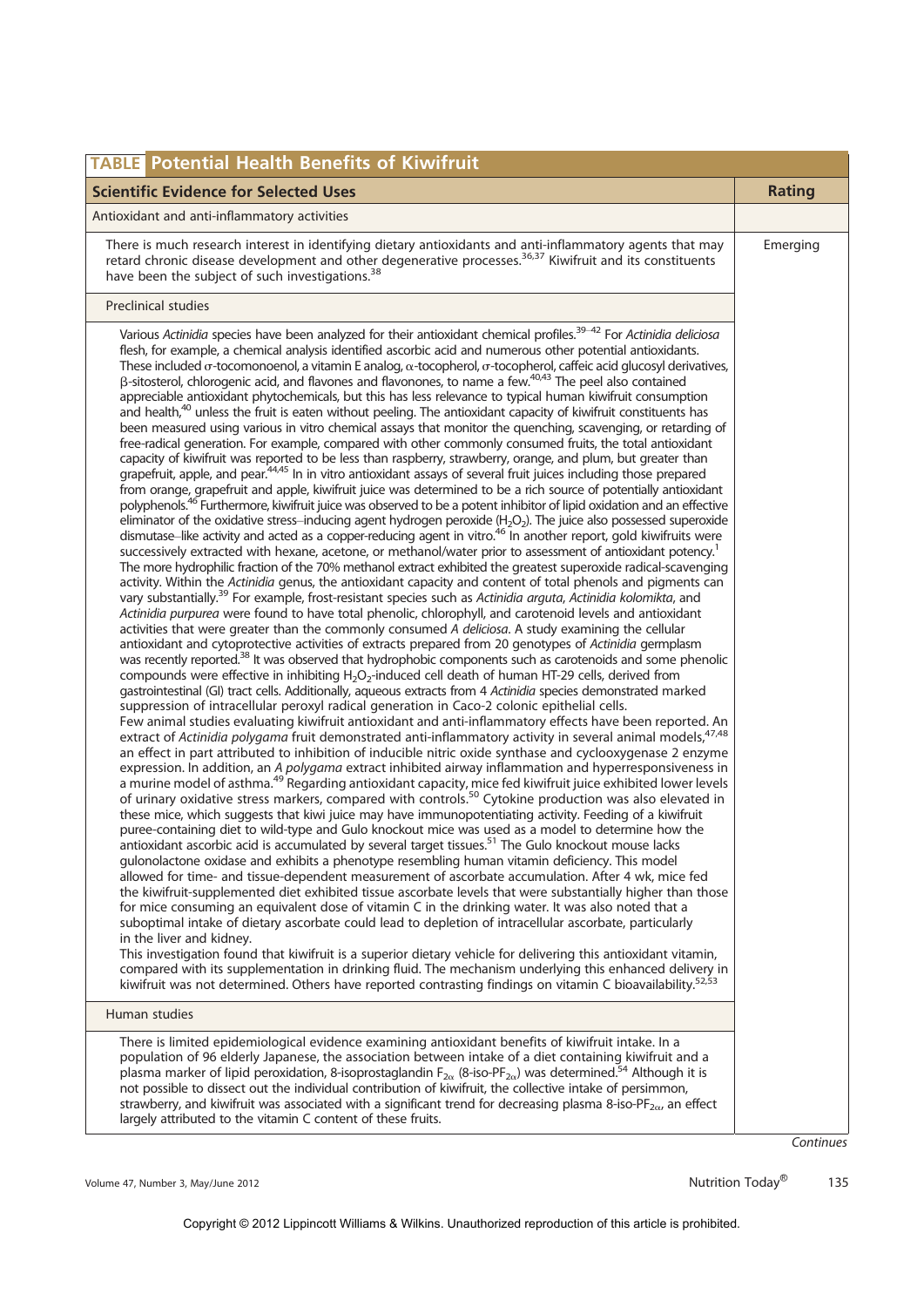| <b>TABLE</b> Potential Health Benefits of Kiwifruit, continued                                                                                                                                                                                                                                                                                                                                                                                                                                                                                                                                                                                                                                                                                                                                                                                                                                                                                                                                                                                                                                                                                                                                                                                                                                                                                                                                                                                                                                                                                                                                                                                                                                                                                                                                                                                                                                                                                                                                                                                                                                                                                                                                                                                                                                                                                                                                                                                                                                                                                                                                                                                                                                                                                                                                                                                                                                                                                                                                                                                                                                                                                                                                                                                                                                                                                                                                                                                                                                                                                                                                                                                                                                                                                                                                                                                                                                                                                                                                                                                                                                                                                                                                                                                                                                                                                                                                                                                                                                                                                                                                                                                                                                                                                                                                                                                                                                                                                                                                                                                                                                                                                                                                                                                                                                                                                                                                                                                                                                                                                                                                                                                                                                                                                                                                                                                                                                      |               |
|-----------------------------------------------------------------------------------------------------------------------------------------------------------------------------------------------------------------------------------------------------------------------------------------------------------------------------------------------------------------------------------------------------------------------------------------------------------------------------------------------------------------------------------------------------------------------------------------------------------------------------------------------------------------------------------------------------------------------------------------------------------------------------------------------------------------------------------------------------------------------------------------------------------------------------------------------------------------------------------------------------------------------------------------------------------------------------------------------------------------------------------------------------------------------------------------------------------------------------------------------------------------------------------------------------------------------------------------------------------------------------------------------------------------------------------------------------------------------------------------------------------------------------------------------------------------------------------------------------------------------------------------------------------------------------------------------------------------------------------------------------------------------------------------------------------------------------------------------------------------------------------------------------------------------------------------------------------------------------------------------------------------------------------------------------------------------------------------------------------------------------------------------------------------------------------------------------------------------------------------------------------------------------------------------------------------------------------------------------------------------------------------------------------------------------------------------------------------------------------------------------------------------------------------------------------------------------------------------------------------------------------------------------------------------------------------------------------------------------------------------------------------------------------------------------------------------------------------------------------------------------------------------------------------------------------------------------------------------------------------------------------------------------------------------------------------------------------------------------------------------------------------------------------------------------------------------------------------------------------------------------------------------------------------------------------------------------------------------------------------------------------------------------------------------------------------------------------------------------------------------------------------------------------------------------------------------------------------------------------------------------------------------------------------------------------------------------------------------------------------------------------------------------------------------------------------------------------------------------------------------------------------------------------------------------------------------------------------------------------------------------------------------------------------------------------------------------------------------------------------------------------------------------------------------------------------------------------------------------------------------------------------------------------------------------------------------------------------------------------------------------------------------------------------------------------------------------------------------------------------------------------------------------------------------------------------------------------------------------------------------------------------------------------------------------------------------------------------------------------------------------------------------------------------------------------------------------------------------------------------------------------------------------------------------------------------------------------------------------------------------------------------------------------------------------------------------------------------------------------------------------------------------------------------------------------------------------------------------------------------------------------------------------------------------------------------------------------------------------------------------------------------------------------------------------------------------------------------------------------------------------------------------------------------------------------------------------------------------------------------------------------------------------------------------------------------------------------------------------------------------------------------------------------------------------------------------------------------------------------------------------------------------------|---------------|
| <b>Scientific Evidence for Selected Uses</b>                                                                                                                                                                                                                                                                                                                                                                                                                                                                                                                                                                                                                                                                                                                                                                                                                                                                                                                                                                                                                                                                                                                                                                                                                                                                                                                                                                                                                                                                                                                                                                                                                                                                                                                                                                                                                                                                                                                                                                                                                                                                                                                                                                                                                                                                                                                                                                                                                                                                                                                                                                                                                                                                                                                                                                                                                                                                                                                                                                                                                                                                                                                                                                                                                                                                                                                                                                                                                                                                                                                                                                                                                                                                                                                                                                                                                                                                                                                                                                                                                                                                                                                                                                                                                                                                                                                                                                                                                                                                                                                                                                                                                                                                                                                                                                                                                                                                                                                                                                                                                                                                                                                                                                                                                                                                                                                                                                                                                                                                                                                                                                                                                                                                                                                                                                                                                                                        | <b>Rating</b> |
| Several studies have been conducted using human subjects to examine whether kiwifruit intake can affect<br>other antioxidant biomarkers. For example, in a study conducted with 10 South Korean males, 150 mL of<br>homogenized kiwifruit flesh was fed to participants. <sup>55</sup> During the subsequent 30 to 120 min, blood samples<br>were collected, and plasma antioxidant capacity was determined in vitro by the $2^{\prime}$ ,7'-dichlorohydrofluorescein<br>assay. By 60 min after ingestion, the antioxidant action of dietary kiwifruit was maximum (10% decrease in<br>oxidant stress) but was less effective than the antioxidant effects following ingestion of fruit juice prepared from<br>oranges and melons.<br>A clinical trial of healthy women also determined that consumption of a meal containing 300 g<br>Hayward kiwifruit was associated with increased postprandial plasma antioxidant capacity. <sup>56</sup> When<br>antioxidant actions were separately characterized as hydrophilic or lipophilic, kiwifruit intake was more<br>effective than eating grapes and strawberries in increasing hydrophilic antioxidant capacity. It did not,<br>however, produce a significant change in lipophilic antioxidant capacity. In a small study involving<br>3 healthy volunteers, 1 gold or green kiwifruit was eaten 3 times/d for 7 d. <sup>46</sup> Subsequently, oxidative<br>stress markers excreted in the urine, 8-hydroxy-2'-deoxyguanosine (8-OHdG) and N- $\varepsilon$ -(hexanoyl)-lysine<br>(HEL), were determined as measures of antioxidant activity toward DNA and lipids, respectively.<br>Intake of gold kiwifruit but not green kiwifruit for 2 to 4 d significantly suppressed levels of the 8-OHdG<br>marker. Intake of both gold and green kiwifruit for 2 to 4 d significantly reduced HEL levels in the urine<br>for all subjects. This relatively stronger action of gold kiwifruit in modulating both oxidative stress<br>markers needs to be confirmed in larger clinical studies in order to better characterize dose and time<br>dependencies of these antioxidant actions. The authors hypothesized that the antioxidant actions of<br>ingested kiwifruit may prevent the development of arteriosclerotic lesions.<br>In a randomized crossover study with 14 volunteers, consumption of kiwifruit (1-3/d) for 3 wk led to a<br>significant increase in vitamin $C$ levels in the plasma. <sup>57</sup> Accompanying this increase was a noticeable<br>improvement in antioxidant status as evidenced by the decreased sensitivity of lymphocytes, isolated<br>from the blood of kiwifruit consumers, to oxidative attack by $H_2O_2$ in vitro. Similarly, endogenous oxidation<br>of lymphocyte DNA also was decreased. It should be noted that in this study the magnitude of kiwifruit's<br>effects on oxidative stress was not related to the number of kiwifruit consumed per day. The reasons for<br>this lack of a clear dose response were not determined. In a recent report, 24 healthy volunteers consuming<br>a normal diet were provided either 1 or 2 golden kiwifruits (Actinidia chinensis) per day in a crossover<br>study lasting 2 $\times$ 4 wk. <sup>58</sup> Plasma vitamin C levels increased after kiwifruit supplementation, and<br>endogenous DNA damage was lowered as measured in samples of circulating lymphocytes isolated from<br>individuals after kiwifruit consumption. Plasma malondialdehyde, a biomarker of lipid oxidation, was<br>not affected by kiwifruit intake. The authors suggested that intake of golden kiwifruit, richer in vitamin C<br>than green kiwifruit, may strengthen resistance against endogenous DNA damage. In contrast, in another<br>study, the short-term intake (single 500-mL dose) of homogenized kiwifruit by 6 volunteers did not<br>affect endogenous DNA damage, although in an ex vivo assay lymphocytes isolated from these kiwifruit consumers were more resistant to oxidative DNA damage induced by $H_2O_2$ <sup>59</sup> Also, male volunteers<br>$(n = 27)$ in another study consumed 3 kiwifruits per day for an 8-wk period. <sup>60</sup> Lymphocytes isolated<br>from the blood were subsequently analyzed for their antioxidant status by assessing their resistance<br>to H <sub>2</sub> O <sub>2</sub> -induced DNA oxidation in vitro. There was no significant effect of kiwifruit consumption<br>on this marker.<br>Using a more targeted genomic approach, a recent clinical study of 9 male smokers examined the impact<br>of diets, supplemented with 3 kiwifruits per day, on the expression in blood cells of genes associated<br>with cellular stress defense. <sup>61</sup> Effects were measured using whole-genome microarray technology.<br>It was reported that for groups of men fed either the kiwifruit-supplemented or antioxidant-rich diets,<br>compared with controls, there was significant up-regulation of groups of genes involved in the<br>control of cellular stress defense mechanisms, such as DNA repair, apoptosis, and hypoxia. Likewise,<br>those fed these 2 supplemented diets exhibited an increase in plasma levels of polyphenols and<br>carotenoids, which acted as putative antioxidant biomarkers. The specific phytochemicals and<br>mechanisms responsible for these changes in gene expression were not characterized. The authors<br>suggested that the kiwifruit plant-supplemented diet has the potential to modify stress- and<br>defense-related gene expression and thus could contribute to the prevention of oxidative stress-related<br>degenerative diseases and aging. Such beneficial profiles of gene expression in tissues other than<br>whole blood components in response to kiwifruit intake are not known and would be important<br>information to gather in future clinical trials. |               |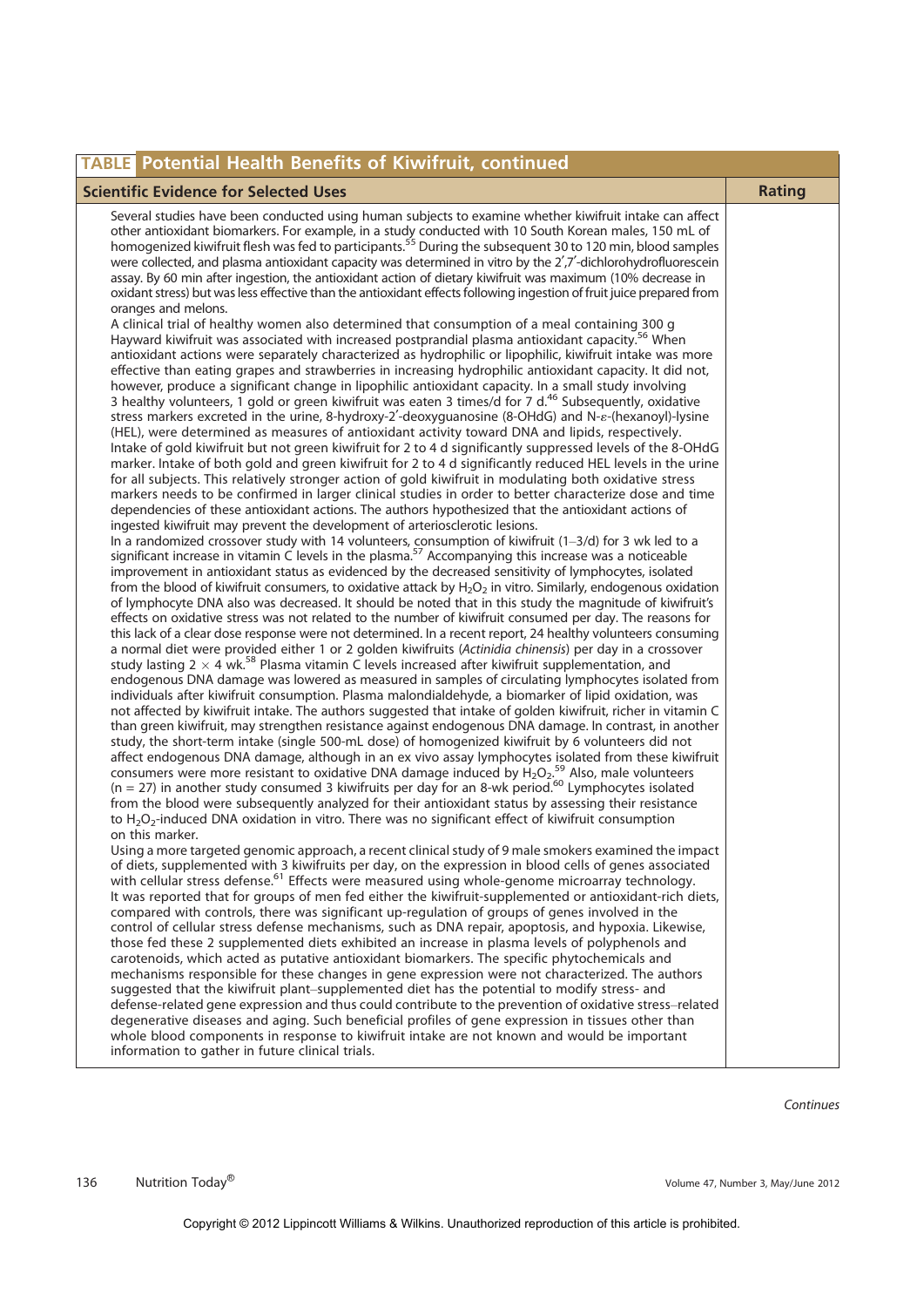| TABLE Potential Health Benefits of Kiwifruit, continued                                                                                                                                                                                                                                                                                                                                                                                                                                                                                                                                                                                                                                                                                                                                                                                                                                                                                                                                                                                                                                                                                                                                                                                                                                                                                                                                                                                                                                                                                                                                                                                                                                                                                                                                                                                                                                                                                                                                                                                                                                                                                                                                                                                                                                                                                                                                                                                                                                                                                                                                                                                                                                                                                                                                                                                                                                                                                                                                                                                                                                                                       |          |
|-------------------------------------------------------------------------------------------------------------------------------------------------------------------------------------------------------------------------------------------------------------------------------------------------------------------------------------------------------------------------------------------------------------------------------------------------------------------------------------------------------------------------------------------------------------------------------------------------------------------------------------------------------------------------------------------------------------------------------------------------------------------------------------------------------------------------------------------------------------------------------------------------------------------------------------------------------------------------------------------------------------------------------------------------------------------------------------------------------------------------------------------------------------------------------------------------------------------------------------------------------------------------------------------------------------------------------------------------------------------------------------------------------------------------------------------------------------------------------------------------------------------------------------------------------------------------------------------------------------------------------------------------------------------------------------------------------------------------------------------------------------------------------------------------------------------------------------------------------------------------------------------------------------------------------------------------------------------------------------------------------------------------------------------------------------------------------------------------------------------------------------------------------------------------------------------------------------------------------------------------------------------------------------------------------------------------------------------------------------------------------------------------------------------------------------------------------------------------------------------------------------------------------------------------------------------------------------------------------------------------------------------------------------------------------------------------------------------------------------------------------------------------------------------------------------------------------------------------------------------------------------------------------------------------------------------------------------------------------------------------------------------------------------------------------------------------------------------------------------------------------|----------|
| <b>Scientific Evidence for Selected Uses</b>                                                                                                                                                                                                                                                                                                                                                                                                                                                                                                                                                                                                                                                                                                                                                                                                                                                                                                                                                                                                                                                                                                                                                                                                                                                                                                                                                                                                                                                                                                                                                                                                                                                                                                                                                                                                                                                                                                                                                                                                                                                                                                                                                                                                                                                                                                                                                                                                                                                                                                                                                                                                                                                                                                                                                                                                                                                                                                                                                                                                                                                                                  | Rating   |
| Far fewer studies have evaluated the anti-inflammatory actions of kiwifruit consumption in humans. A<br>cross-sectional analysis of the diet of children with wheezing symptoms observed that intake of kiwifruit<br>was highly protective for wheeze, an effect attributed to its rich vitamin C content. <sup>62</sup> In light of kiwifruit's<br>content of inositol, it is of interest that inositol supplementation has been evaluated for the relief of<br>respiratory distress syndrome in preterm infants. <sup>63</sup> Also a kiwifruit extract–enhanced gluten-free bread<br>was developed to improve sensory and physical attributes of a potential functional food for those with<br>inflammatory bowel disease (IBD). <sup>64</sup><br>Taken together, these data suggest that eating kiwifruit has the potential to inhibit oxidative and<br>inflammatory processes. Collectively, the data supporting antioxidant actions of kiwifruit are more<br>substantial than those related to kiwifruit's potential anti-inflammatory activities. Inconsistencies in<br>antioxidant efficacy of kiwifruit reported in the human studies in part could be due to differences<br>in experimental protocols or kiwifruit species studied. This should be clarified. Dose-response<br>relationships and the length of time of consumption of kiwifruit needed to quantitate an impact on<br>biomarkers of both oxidative stress and inflammation in animal and human studies could be more<br>clearly defined. Confirmation of the consequences of kiwifruit intake also should evaluate the effects<br>of various cultivars and kiwifruit bioactive constituents on other human biomarkers in appropriate<br>patient populations and in healthy individuals at several stages of the life cycle. Despite the potential<br>benefits of antioxidants identified in laboratory, epidemiological, and small human studies, there<br>remain uncertainties, based on findings from prospective clinical trials, as to whether any practical<br>benefit in retarding chronic disease and aging can be expected from dietary antioxidant strategies. <sup>36,37</sup><br>Nonetheless, better-designed future kiwifruit feeding trials that explore the bioavailability, metabolism,<br>tissue distribution, and biological effects of kiwifruit constituents on relevant disease markers may identify<br>improved strategies for achieving dietary antioxidant and anti-inflammatory health benefits in<br>humans. <sup>36,37</sup>                                                                                                                                                                                                                                                                                                                                                                                                                                                                                                                                                                                               |          |
| GI tract health                                                                                                                                                                                                                                                                                                                                                                                                                                                                                                                                                                                                                                                                                                                                                                                                                                                                                                                                                                                                                                                                                                                                                                                                                                                                                                                                                                                                                                                                                                                                                                                                                                                                                                                                                                                                                                                                                                                                                                                                                                                                                                                                                                                                                                                                                                                                                                                                                                                                                                                                                                                                                                                                                                                                                                                                                                                                                                                                                                                                                                                                                                               |          |
| The capacity of dietary factors to improve function of the GI tract has been a topic of considerable research<br>and a target of functional food development. <sup>65</sup> The potential contribution of kiwifruit intake to GI health<br>also has attracted research attention.<br>Preclinical studies<br>Two studies examined the capacity of the highly active proteolytic enzyme actinidin from green kiwifruit<br>(A deliciosa var Hayward) to improve protein digestion in in vitro models of the GI tract. Using an<br>in- vitro gastric digestion model, an actinidin-containing extract of kiwifruit enhanced the digestion of<br>some, but not all, food proteins compared with samples treated with pepsin alone. <sup>66</sup> Likewise, in an<br>in- vitro small intestine digestion model, actinidin-containing kiwifruit extract was particularly effective<br>in improving the digestion of whey protein, zein, gluten, and gliadin. <sup>67</sup> Apparently related to their<br>proteolytic actions, enzymes from kiwifruit juice were suggested to be responsible for the capacity of this<br>juice to dislodge a meat bolus obstruction in vitro. <sup>68</sup> Cell-based assays have been used to determine<br>whether green and gold kiwifruit extracts could modulate pathways associated with IBD. <sup>69</sup> It was reported<br>that extracts from both types of kiwifruits strongly inhibited the production of the proinflammatory<br>cytokine tumor necrosis factor $\alpha$ (TNF- $\alpha$ ) from a macrophage cell line stimulated with purified<br>lipopolysaccharide. Moreover, these extracts were able to suppress $TNF-\alpha$ production stimulated by<br>specific ligands of the intracellular receptor NOD2, encoded by a gene that is one of the most common<br>and highest-risk genetic variants in Crohn's disease. Extracts of kiwifruit also have been investigated<br>for their activity toward intestinal epithelial cells isolated from interleukin 10 (IL-10) gene-deficient<br>$(II-10^{-/-})$ mice, <sup>70</sup> which spontaneously develop colitis. Aqueous and ethyl acetate extracts of<br>both A chinensis and A deliciosa were tested and found to be effective in suppressing<br>lipopolysaccharide-stimulated activation of cells isolated from both IL-10 <sup>-/-</sup> and wild-type mice.<br>Moreover, the extracts decreased nitric oxide and cytokine secretion, suggesting that further evaluation<br>of the anti-inflammatory action of these extracts in vivo is needed. Collectively, these findings suggest<br>that further testing of kiwifruit to ameliorate IBD is certainly warranted. Recently, a 39-residue peptide,<br>termed kissper, naturally derived from the A deliciosa protein kiwellin, was characterized to be a small,<br>anionic cysteine-rich member of a new family of peptides with pH-dependent and voltage-gated<br>pore-forming activity. <sup>71</sup> The authors speculated that kissper likely may affect GI physiology and even<br>have pharmacological use in treating pathologies involving defective ion transport. | Emerging |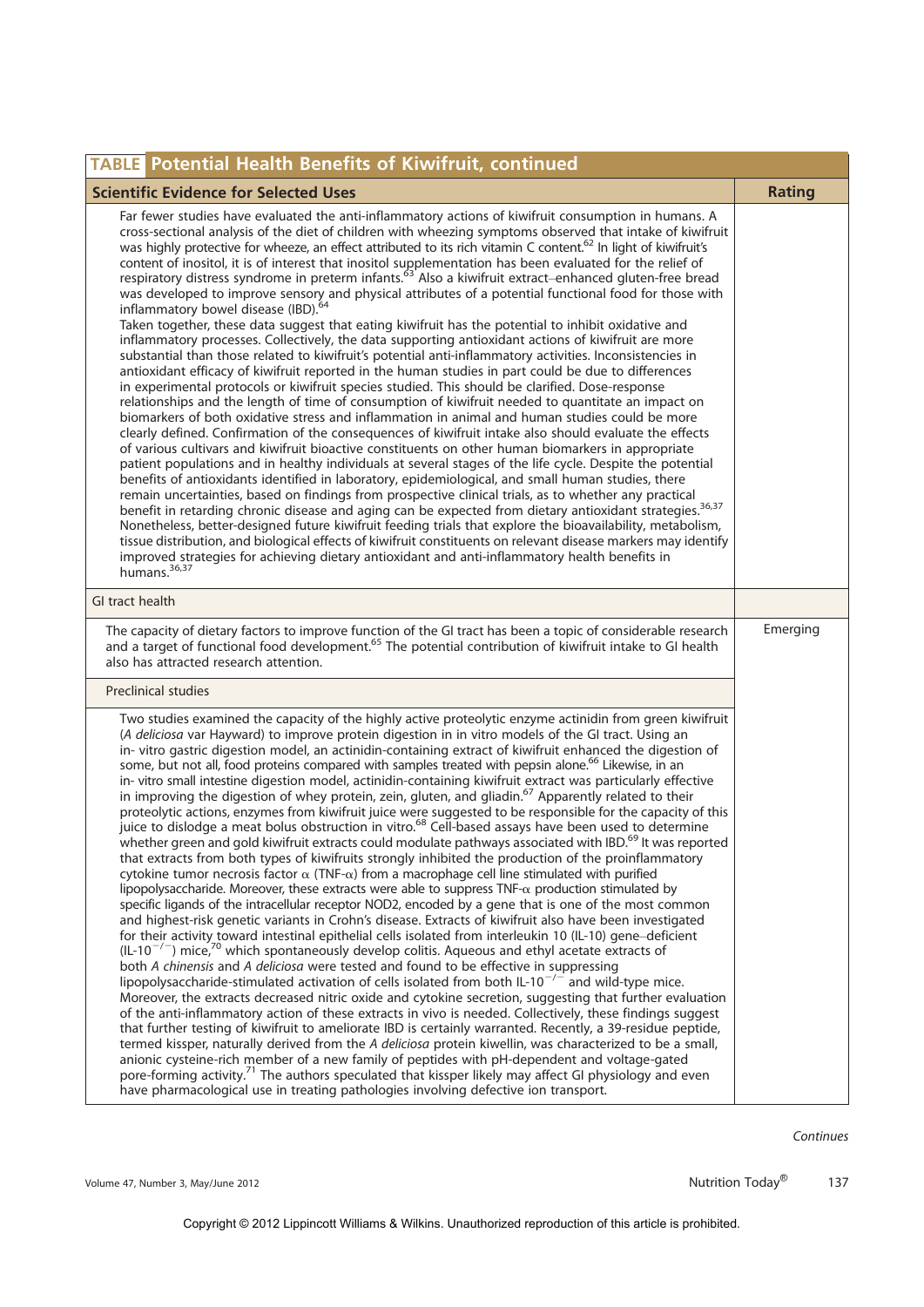| <b>TABLE</b> Potential Health Benefits of Kiwifruit, continued                                                                                                                                                                                                                                                                                                                                                                                                                                                                                                                                                                                                                                                                                                                                                                                                                                                                                                                                                                                                                                                                                                                                                                                                                                                                                                                                                                                                                                                                                                                                                                                                                                                                                                                                                                                                                                                                                                                                                                                                                                                                                                                                                                                                                                                                                                                                                                                                                                                                                                                                                                                                                                                                                                                                                                                                                                                                                                                                                                                                                                                                                                                                                                                                                                                                                                                                                                                                                                                                                                                                                                                                                                                                                                                                                                                                                                                                                                                                                                                                                                                                                                                                                                                                                                                                                                                                                                                                                                                                                                                                                                                                                                                                                                                                                                                                                                                                                                                                                                                                                                                                                                                                                                                                                                                                                                                                                                                                                                                                                                                                                                  |               |
|---------------------------------------------------------------------------------------------------------------------------------------------------------------------------------------------------------------------------------------------------------------------------------------------------------------------------------------------------------------------------------------------------------------------------------------------------------------------------------------------------------------------------------------------------------------------------------------------------------------------------------------------------------------------------------------------------------------------------------------------------------------------------------------------------------------------------------------------------------------------------------------------------------------------------------------------------------------------------------------------------------------------------------------------------------------------------------------------------------------------------------------------------------------------------------------------------------------------------------------------------------------------------------------------------------------------------------------------------------------------------------------------------------------------------------------------------------------------------------------------------------------------------------------------------------------------------------------------------------------------------------------------------------------------------------------------------------------------------------------------------------------------------------------------------------------------------------------------------------------------------------------------------------------------------------------------------------------------------------------------------------------------------------------------------------------------------------------------------------------------------------------------------------------------------------------------------------------------------------------------------------------------------------------------------------------------------------------------------------------------------------------------------------------------------------------------------------------------------------------------------------------------------------------------------------------------------------------------------------------------------------------------------------------------------------------------------------------------------------------------------------------------------------------------------------------------------------------------------------------------------------------------------------------------------------------------------------------------------------------------------------------------------------------------------------------------------------------------------------------------------------------------------------------------------------------------------------------------------------------------------------------------------------------------------------------------------------------------------------------------------------------------------------------------------------------------------------------------------------------------------------------------------------------------------------------------------------------------------------------------------------------------------------------------------------------------------------------------------------------------------------------------------------------------------------------------------------------------------------------------------------------------------------------------------------------------------------------------------------------------------------------------------------------------------------------------------------------------------------------------------------------------------------------------------------------------------------------------------------------------------------------------------------------------------------------------------------------------------------------------------------------------------------------------------------------------------------------------------------------------------------------------------------------------------------------------------------------------------------------------------------------------------------------------------------------------------------------------------------------------------------------------------------------------------------------------------------------------------------------------------------------------------------------------------------------------------------------------------------------------------------------------------------------------------------------------------------------------------------------------------------------------------------------------------------------------------------------------------------------------------------------------------------------------------------------------------------------------------------------------------------------------------------------------------------------------------------------------------------------------------------------------------------------------------------------------------------------------------------------------------------|---------------|
| <b>Scientific Evidence for Selected Uses</b>                                                                                                                                                                                                                                                                                                                                                                                                                                                                                                                                                                                                                                                                                                                                                                                                                                                                                                                                                                                                                                                                                                                                                                                                                                                                                                                                                                                                                                                                                                                                                                                                                                                                                                                                                                                                                                                                                                                                                                                                                                                                                                                                                                                                                                                                                                                                                                                                                                                                                                                                                                                                                                                                                                                                                                                                                                                                                                                                                                                                                                                                                                                                                                                                                                                                                                                                                                                                                                                                                                                                                                                                                                                                                                                                                                                                                                                                                                                                                                                                                                                                                                                                                                                                                                                                                                                                                                                                                                                                                                                                                                                                                                                                                                                                                                                                                                                                                                                                                                                                                                                                                                                                                                                                                                                                                                                                                                                                                                                                                                                                                                                    | <b>Rating</b> |
| Human studies                                                                                                                                                                                                                                                                                                                                                                                                                                                                                                                                                                                                                                                                                                                                                                                                                                                                                                                                                                                                                                                                                                                                                                                                                                                                                                                                                                                                                                                                                                                                                                                                                                                                                                                                                                                                                                                                                                                                                                                                                                                                                                                                                                                                                                                                                                                                                                                                                                                                                                                                                                                                                                                                                                                                                                                                                                                                                                                                                                                                                                                                                                                                                                                                                                                                                                                                                                                                                                                                                                                                                                                                                                                                                                                                                                                                                                                                                                                                                                                                                                                                                                                                                                                                                                                                                                                                                                                                                                                                                                                                                                                                                                                                                                                                                                                                                                                                                                                                                                                                                                                                                                                                                                                                                                                                                                                                                                                                                                                                                                                                                                                                                   |               |
| Kiwifruit contains about 3.4 g dietary fiber/100 g fresh fruit, <sup>2</sup> which provides about 10% of the<br>recommended daily requirement for dietary fiber. It also has an appreciable amount of the insoluble fiber<br>lignin. <sup>21,72</sup> There is growing evidence that kiwifruit has laxation properties, a potentially important<br>characteristic in light of the increasing proportion of the elderly population in aging societies that<br>experience impaired bowel function. <sup>73</sup> Three reports described changes in bowel function in response to<br>kiwifruit intake. Rush et al <sup>74</sup> provided 38 individuals 1 green, ripe Hayward kiwifruit/30 kg body weight for<br>3 wk in a study using a crossover experimental design. Intake of kiwifruit was associated with increased<br>frequency of defecation, higher volume of stool produced, and greater softness of bowel motions. In a<br>second study, chronically constipated patients were given 2 green, ripe Hayward kiwifruits per day for<br>2 wk. <sup>75</sup> For the 33 constipated subjects, kiwifruit consumption significantly increased complete<br>spontaneous bowel motion, improved transit time and rectal sensation, and decreased days of laxative<br>use, compared with controls. No changes in anorectal physiology or bowel symptoms were detected in<br>healthy subjects. The reason for the differences in responses of constipated patients versus healthy<br>controls is not known. In a recent report, <sup>76</sup> the effect of kiwifruit intake on physiological bowel functions in<br>patients diagnosed with irritable bowel syndrome (IBS) was evaluated. Forty-one IBS patients and 16 adults<br>with no IBS were fed 2 ripe Hayward green kiwifruits per day for 4 wk. Kiwifruit consumption of IBS<br>participants significantly increased defecation frequency and decreased colon transit time. As reported by<br>others, <sup>75</sup> no significant effect of kiwifruit on bowel function was noted for healthy adults in this study. The<br>mechanisms underlying the improvement in bowel function demonstrated in these 3 investigations are<br>not well characterized. Furthermore, although the high water-holding capacity and viscous cell wall-water<br>suspensions produced by ripe kiwifruit <sup>77,78</sup> are suspected to be major factors improving laxation by<br>increasing fecal bulk and stool softness, the roles of other kiwi constituents in contributing to the laxative<br>benefits need to be determined. For example, the protease actinidin in a kiwifruit extract Zylax marketed in<br>New Zealand has been promoted as a laxative, although actinidin-specific actions on colonic health have<br>not been substantiated. <sup>2</sup> Additional double-blind, controlled studies in larger, diverse patient populations<br>are warranted to confirm the dose, time, and species dependence of these potentially important<br>properties of kiwifruit, as well as to determine the GI pathologies that kiwifruit intake might improve.<br>It would also be of interest to evaluate whether processed kiwifruit products or beverages might also<br>provide similar benefits for constipated populations and also whether extracted pectic polysaccharides<br>from kiwifruit have similar laxation potency. <sup>2</sup> Furthermore, it has been suggested that there may be<br>individual variation in the ability to digest and ferment plant cell wall constituents, possibly due to<br>differences in gut microflora of subjects. <sup>79</sup> This is an issue that certainly deserves further attention in the<br>context of possible individual variation in laxation responses following kiwifruit consumption. <sup>2</sup> In this<br>regard, a recent investigation by Han et al <sup>80</sup> demonstrated that green kiwifruit intake, apparently due<br>to the fiber content, changed the colonic microbiota in the growing pig model. In particular, kiwifruit-fed<br>pigs evidenced a higher number of total bacteria, Bacteroides and Lactobacillus, compared with pigs fed<br>control or cellulose-supplemented diets. It would be worthwhile to confirm and expand these in vivo<br>findings in light of the growing recognition that the human microbiome may have a large impact on human<br>health and chronic disease risk. <sup>81,82</sup> It should also be noted that quinic acid present in kiwifruit might<br>have potential GI tract benefit for humans. Specifically, GI tract microflora can metabolize quinic acid to<br>hippuric acid <sup>83</sup> and to tryptophan and nicotinamide. <sup>79</sup> Quinic acid is believed to stimulate antioxidant<br>metabolism. <sup>84</sup> It has been reported that oral administration of quinic acid to 2 healthy volunteers<br>was associated with enhanced DNA repair when evaluated using serum thiol analyses as a surrogate<br>DNA repair estimate. <sup>84</sup> Similar actions of quinic acid were reported in the rat. <sup>85</sup> Whether quinic acid in<br>kiwifruit is present in sufficient quantities to have benefits for human GI physiology and what such benefits<br>might be remain to be determined. <sup>86</sup> Quinic acid is known to be liberated in the small intestine by<br>esterase hydrolysis of quinic acid conjugates present in fruits, <sup>87</sup> which suggests that total quinic<br>acid amounts available to gut microflora may be higher than chemical analyses of free quinic acid<br>might indicate.<br>Cardiovascular health |               |
| Maintaining cardiovascular health has become a major concern for Western societies. Risk factors for                                                                                                                                                                                                                                                                                                                                                                                                                                                                                                                                                                                                                                                                                                                                                                                                                                                                                                                                                                                                                                                                                                                                                                                                                                                                                                                                                                                                                                                                                                                                                                                                                                                                                                                                                                                                                                                                                                                                                                                                                                                                                                                                                                                                                                                                                                                                                                                                                                                                                                                                                                                                                                                                                                                                                                                                                                                                                                                                                                                                                                                                                                                                                                                                                                                                                                                                                                                                                                                                                                                                                                                                                                                                                                                                                                                                                                                                                                                                                                                                                                                                                                                                                                                                                                                                                                                                                                                                                                                                                                                                                                                                                                                                                                                                                                                                                                                                                                                                                                                                                                                                                                                                                                                                                                                                                                                                                                                                                                                                                                                            | Preliminary   |
| cardiovascular disease (CVD) and the metabolic syndrome are interrelated and include dysregulated blood<br>cholesterol levels, blood lipid levels, and blood clotting, as well as development of type 2 diabetes and<br>obesity. Several investigations have evaluated the effect of kiwifruit and its constituents on some of<br>these risk factors.                                                                                                                                                                                                                                                                                                                                                                                                                                                                                                                                                                                                                                                                                                                                                                                                                                                                                                                                                                                                                                                                                                                                                                                                                                                                                                                                                                                                                                                                                                                                                                                                                                                                                                                                                                                                                                                                                                                                                                                                                                                                                                                                                                                                                                                                                                                                                                                                                                                                                                                                                                                                                                                                                                                                                                                                                                                                                                                                                                                                                                                                                                                                                                                                                                                                                                                                                                                                                                                                                                                                                                                                                                                                                                                                                                                                                                                                                                                                                                                                                                                                                                                                                                                                                                                                                                                                                                                                                                                                                                                                                                                                                                                                                                                                                                                                                                                                                                                                                                                                                                                                                                                                                                                                                                                                           |               |

138 Nutrition Today<sup>®</sup>

Volume 47, Number 3, May/June 2012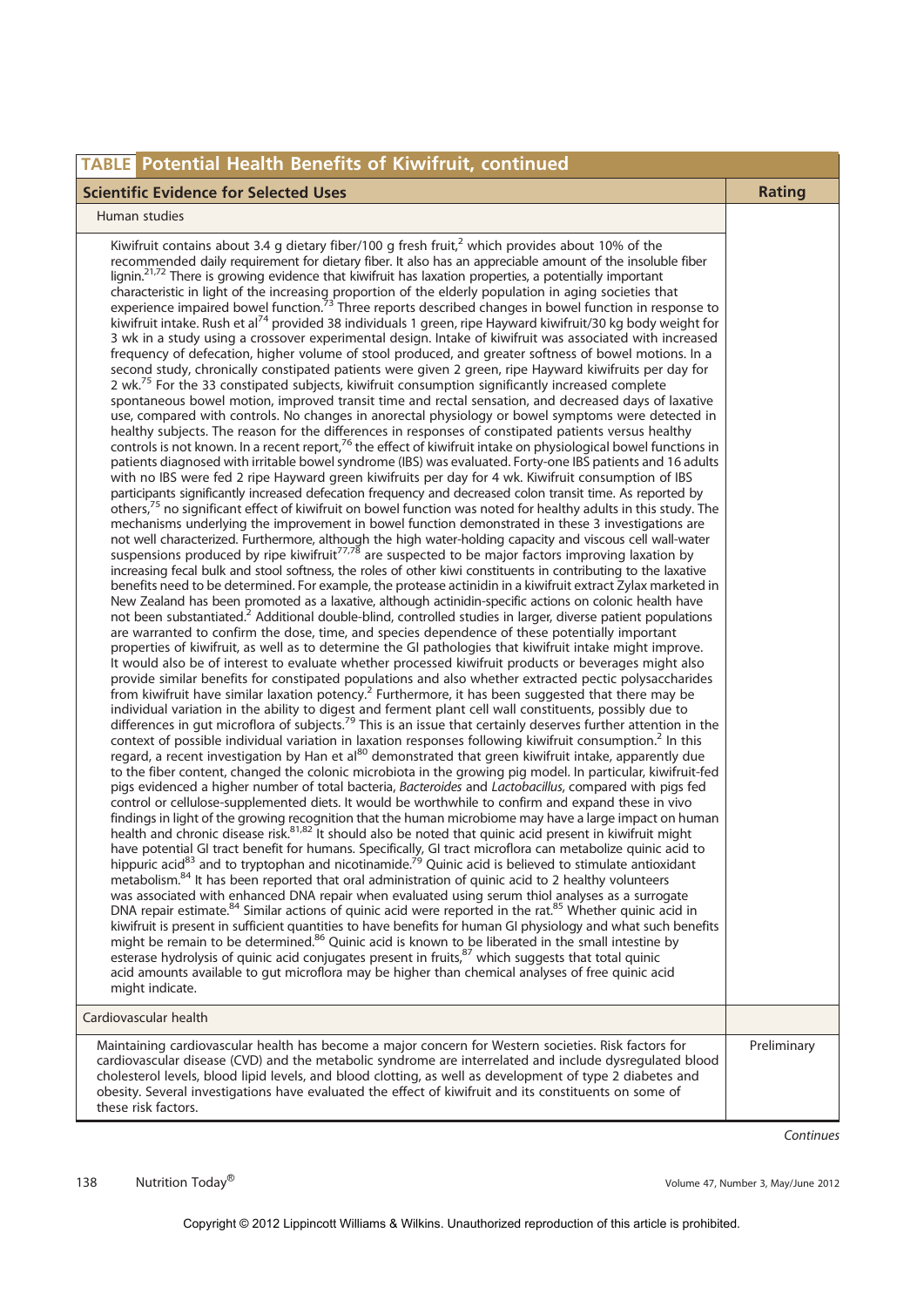| <b>TABLE</b> Potential Health Benefits of Kiwifruit, continued                                                                                                                                                                                                                                                                                                                                                                                                                                                                                                                                                                                                                                                                                                                                                                                                                                                                                                                                                                                                                                                                                                                                                                                                                                                                                                                                                                                                                                                                                                                                                                                                                                                                                                                                                                                                                                                                                                                                                                                                                                                                                                                                                                                                                                                                                                                                                                                                                                                                                                                                                                                                                                                                                                                                                                                                                                                                                                                                                              |               |
|-----------------------------------------------------------------------------------------------------------------------------------------------------------------------------------------------------------------------------------------------------------------------------------------------------------------------------------------------------------------------------------------------------------------------------------------------------------------------------------------------------------------------------------------------------------------------------------------------------------------------------------------------------------------------------------------------------------------------------------------------------------------------------------------------------------------------------------------------------------------------------------------------------------------------------------------------------------------------------------------------------------------------------------------------------------------------------------------------------------------------------------------------------------------------------------------------------------------------------------------------------------------------------------------------------------------------------------------------------------------------------------------------------------------------------------------------------------------------------------------------------------------------------------------------------------------------------------------------------------------------------------------------------------------------------------------------------------------------------------------------------------------------------------------------------------------------------------------------------------------------------------------------------------------------------------------------------------------------------------------------------------------------------------------------------------------------------------------------------------------------------------------------------------------------------------------------------------------------------------------------------------------------------------------------------------------------------------------------------------------------------------------------------------------------------------------------------------------------------------------------------------------------------------------------------------------------------------------------------------------------------------------------------------------------------------------------------------------------------------------------------------------------------------------------------------------------------------------------------------------------------------------------------------------------------------------------------------------------------------------------------------------------------|---------------|
| <b>Scientific Evidence for Selected Uses</b>                                                                                                                                                                                                                                                                                                                                                                                                                                                                                                                                                                                                                                                                                                                                                                                                                                                                                                                                                                                                                                                                                                                                                                                                                                                                                                                                                                                                                                                                                                                                                                                                                                                                                                                                                                                                                                                                                                                                                                                                                                                                                                                                                                                                                                                                                                                                                                                                                                                                                                                                                                                                                                                                                                                                                                                                                                                                                                                                                                                | <b>Rating</b> |
| <b>Preclinical studies</b>                                                                                                                                                                                                                                                                                                                                                                                                                                                                                                                                                                                                                                                                                                                                                                                                                                                                                                                                                                                                                                                                                                                                                                                                                                                                                                                                                                                                                                                                                                                                                                                                                                                                                                                                                                                                                                                                                                                                                                                                                                                                                                                                                                                                                                                                                                                                                                                                                                                                                                                                                                                                                                                                                                                                                                                                                                                                                                                                                                                                  |               |
| Several investigations evaluated the effect of Actinidia on processes associated with CVD. In atherosclerotic<br>apolipoprotein E-deficient mice, provision of a fruit extract (prepared from Crataegus pinnatifida Bge<br>and A deliciosa) for 8 wk resulted in a significant decrease in blood triglyceride (TG) and low-density<br>lipoprotein cholesterol (LDL-C) levels, as well as in the LDL-C/total C ratio. <sup>88</sup> Interestingly, the<br>cholesterol-lowering drug, simvastatin, also evaluated in this study, was not as effective as this extract<br>in suppressing plasma TG levels when administered to the mice. Furthermore, in contrast to the<br>extract, no effect of simvastatin on LDL-C levels was observed. In another experiment, mice were<br>orally administered an extract of kiwifruit leaf. <sup>89</sup> This extract suppressed postprandial blood glucose<br>levels in the mice, purportedly due to $\alpha$ -amylase-inhibiting and $\alpha$ -glucosidase-inhibiting activity of the<br>extract. When ursolic acid was isolated from the roots of A arguta and administered to rats along with<br>an oral lipid emulsion, <sup>90</sup> the subsequent elevation of plasma TG levels typically following lipid dosing<br>was prevented. Ursolic acid also enhanced lipolysis in adipocytes isolated from these rats. Ursolic acid<br>as well as triterpenes isolated from A arguta root showed significant pancreatic lipase inhibitory activity<br>in vitro as well. <sup>91</sup> These studies suggest that ursolic acid may be one constituent contributing to the<br>lipid-lowering effects of Actinidia extracts observed in some studies. There is additional preliminary<br>evidence that Actinidia can modulate processes involved in the development of diabetes. Specifically,<br>an in vitro evaluation of a methanolic fraction isolated from unripe A deliciosa fruit demonstrated activities<br>in 3T3-L1 preadipocyte cells that could have potential benefits against diabetes. <sup>92</sup> For example, this<br>fraction promoted adipocyte differentiation and increased transcription of the gene for the peroxisome<br>proliferator-activated receptor and $\gamma$ -adiponectin, whereas it decreased mRNA expression for the genes<br>for monocyte chemoattractant protein 1 and interleukin 6. In differentiated 3T3-L1 adipocytes, the<br>fraction also stimulated glucose uptake. In an in-vitro examination of an ethanolic extract from<br>A arguta root, several isolated compounds showed significant inhibitory activity toward the formation<br>of advanced glycation end products, a process linked to hyperglycemia and diabetes. <sup>93</sup> In experimental<br>models, administration of inositol, a sugar alcohol present in kiwifruit, was shown to lessen the<br>teratogenic effects of a diabetic environment. <sup>94</sup> Poor inositol status also has been linked to several<br>health conditions including diabetes. <sup>95</sup> |               |
| Human studies                                                                                                                                                                                                                                                                                                                                                                                                                                                                                                                                                                                                                                                                                                                                                                                                                                                                                                                                                                                                                                                                                                                                                                                                                                                                                                                                                                                                                                                                                                                                                                                                                                                                                                                                                                                                                                                                                                                                                                                                                                                                                                                                                                                                                                                                                                                                                                                                                                                                                                                                                                                                                                                                                                                                                                                                                                                                                                                                                                                                               |               |
| In a study by Duttaroy and Jorgenson, <sup>96</sup> 30 healthy volunteers were given 2-3 kiwifruits per day for<br>two 28-day periods. Plasma antioxidant and vitamin C levels increased significantly, compared with<br>controls. Platelet-rich plasma samples from the volunteers consuming 2 or 3 kiwifruits per day<br>exhibited a significant decrease in in vitro ADP-induced platelet aggregation, compared with controls.<br>Kiwifruit intake also was associated with a substantial decrease in plasma TG levels, although no<br>impact on total high-density lipoprotein (HDL) or LDL-C was observed. In a later study, <sup>97</sup> however,<br>in which 43 subjects with hyperlipidemia consumed 2 ripe Hayward kiwifruits per day for 8 wk,<br>HDL cholesterol (HDL-C) concentration significantly increased. Although the LDL-C and total C levels<br>measured in this trial did not respond to kiwifruit consumption in this study, the LDL-C/HDL-C ratio<br>and total C/HDL-C ratio significantly decreased. The authors noted that kiwifruit intervention<br>improved blood antioxidant status and lowered markers of lipid peroxidation. In a recent human<br>crossover study (24 subjects) lasting $2 \times 4$ wk, supplementation of a normal diet with 1 or 2 golden<br>kiwifruits per day decreased fasting plasma TG levels but did not affect plasma levels of total cholesterol,<br>HDL, LDL or glucose. <sup>58</sup> In a crossover trial of 39 healthy subjects, consumption of 1 kiwifruit/30 kg body<br>weight per day for 3 wk had no significant effect on lipid profiles or on glucose and insulin measures. <sup>98</sup><br>Similar lack of effects was reported for a small study involving 12 healthy volunteers asked to add<br>kiwifruit to their diets at a dose of 1 kiwifruit/30 kg body weight per day for 9 wk. <sup>99</sup><br>Although not evaluated in the context of kiwifruit intake, myoinositol has been suggested to improve<br>insulin sensitivity, lessen diabetes-induced vascular dysfunction, and alleviate the metabolic syndrome. <sup>100</sup><br>Taken together, these studies provide preliminary evidence that some constituents of kiwifruit plant may<br>be able to counteract specific processes contributing to diabetes, CVD, and possibly obesity. It would be<br>instructive for future clinical investigations to focus on characterization of the effects of kiwifruit dose and<br>length of consumption on blood lipid dynamics, glucose and insulin balance, and on body weight<br>maintenance and energy homeostasis.                                                                                                                                                                                                                                                                                                                                                                                                                        |               |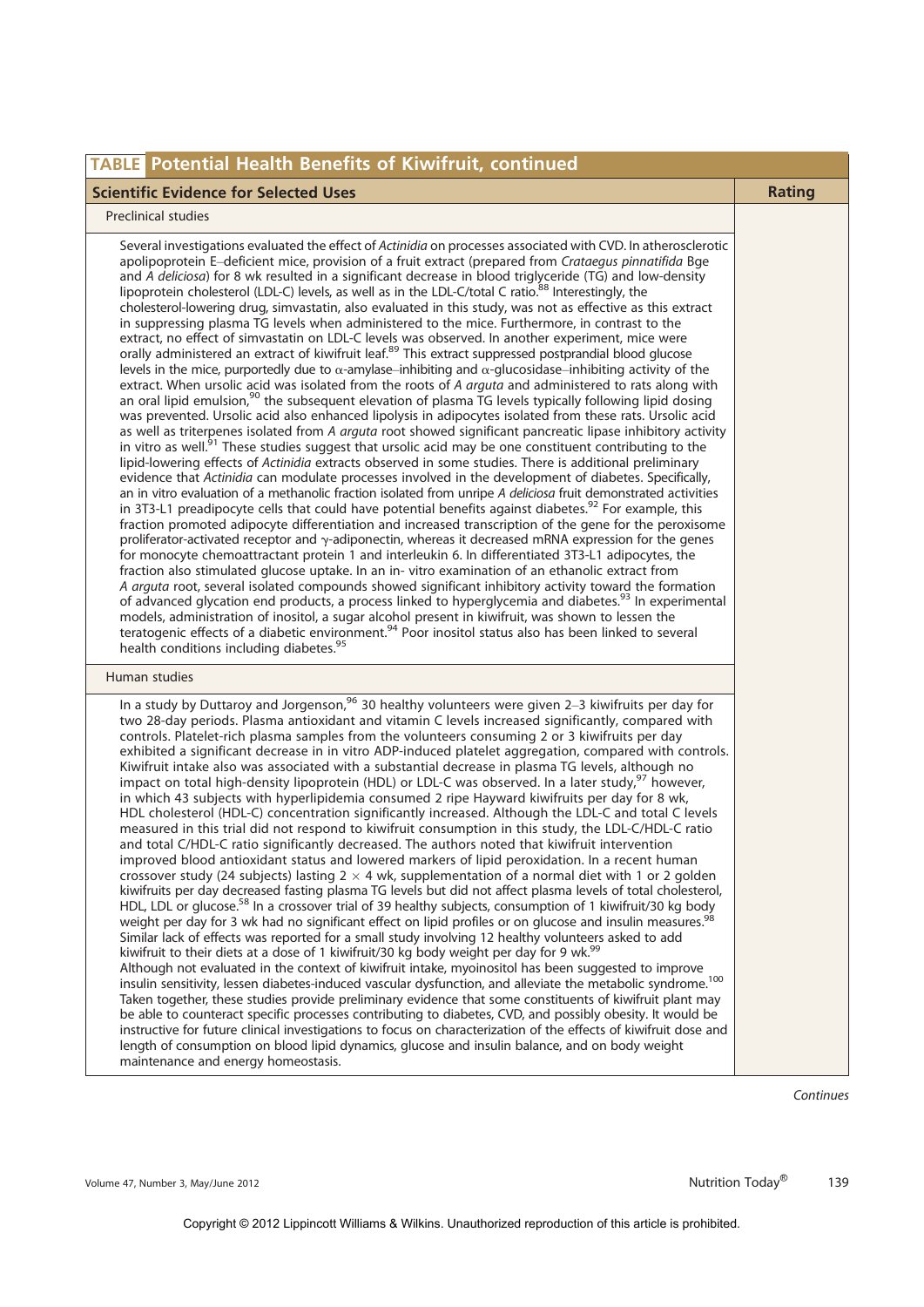| <b>TABLE</b> Potential Health Benefits of Kiwifruit, continued                                                                                                                                                                                                                                                                                                                                                                                                                                                                                                                                                                                                                                                                                                                                                                                                                                                                                                                                                                                                                                                                                                                                                                                                                                                                                                                                                                                                                                                                                                                                                                                                                                                                                                                                                                                                                                                                                                                                                                                                                                                                                                                                                                                                                                                                                                                                                                                                                                                                                                                                                                                                                                                                                                                                                                                                                                                                                                                                                                                                                                                                       |               |
|--------------------------------------------------------------------------------------------------------------------------------------------------------------------------------------------------------------------------------------------------------------------------------------------------------------------------------------------------------------------------------------------------------------------------------------------------------------------------------------------------------------------------------------------------------------------------------------------------------------------------------------------------------------------------------------------------------------------------------------------------------------------------------------------------------------------------------------------------------------------------------------------------------------------------------------------------------------------------------------------------------------------------------------------------------------------------------------------------------------------------------------------------------------------------------------------------------------------------------------------------------------------------------------------------------------------------------------------------------------------------------------------------------------------------------------------------------------------------------------------------------------------------------------------------------------------------------------------------------------------------------------------------------------------------------------------------------------------------------------------------------------------------------------------------------------------------------------------------------------------------------------------------------------------------------------------------------------------------------------------------------------------------------------------------------------------------------------------------------------------------------------------------------------------------------------------------------------------------------------------------------------------------------------------------------------------------------------------------------------------------------------------------------------------------------------------------------------------------------------------------------------------------------------------------------------------------------------------------------------------------------------------------------------------------------------------------------------------------------------------------------------------------------------------------------------------------------------------------------------------------------------------------------------------------------------------------------------------------------------------------------------------------------------------------------------------------------------------------------------------------------------|---------------|
| <b>Scientific Evidence for Selected Uses</b>                                                                                                                                                                                                                                                                                                                                                                                                                                                                                                                                                                                                                                                                                                                                                                                                                                                                                                                                                                                                                                                                                                                                                                                                                                                                                                                                                                                                                                                                                                                                                                                                                                                                                                                                                                                                                                                                                                                                                                                                                                                                                                                                                                                                                                                                                                                                                                                                                                                                                                                                                                                                                                                                                                                                                                                                                                                                                                                                                                                                                                                                                         | <b>Rating</b> |
| Dermatological activity                                                                                                                                                                                                                                                                                                                                                                                                                                                                                                                                                                                                                                                                                                                                                                                                                                                                                                                                                                                                                                                                                                                                                                                                                                                                                                                                                                                                                                                                                                                                                                                                                                                                                                                                                                                                                                                                                                                                                                                                                                                                                                                                                                                                                                                                                                                                                                                                                                                                                                                                                                                                                                                                                                                                                                                                                                                                                                                                                                                                                                                                                                              |               |
| Burn treatment                                                                                                                                                                                                                                                                                                                                                                                                                                                                                                                                                                                                                                                                                                                                                                                                                                                                                                                                                                                                                                                                                                                                                                                                                                                                                                                                                                                                                                                                                                                                                                                                                                                                                                                                                                                                                                                                                                                                                                                                                                                                                                                                                                                                                                                                                                                                                                                                                                                                                                                                                                                                                                                                                                                                                                                                                                                                                                                                                                                                                                                                                                                       | Preliminary   |
| Two recent rat studies demonstrated an intriguing capacity for a dressing prepared from slices of fresh kiwifruit to promote healing of acute burn wounds. <sup>107,102</sup> Specifically, wound surface area was significantly<br>smaller in rats administered kiwifruit dressings, compared with controls, and dry scars detached more rapidly<br>in the kiwifruit-treated group. Additionally, dramatic antibacterial and angiogenic actions of kiwifruit were<br>observed, compared with controls and with a group of rats treated with silver sulfadiazine cream, an<br>antibacterial ointment used in topical burn management. <sup>101</sup> It was noted by the investigators that<br>among the kiwifruit-treated rodents, there were no positive cultures for Pseudomonas, Streptococcus, or<br>Staphylococcus. There were, however, inconsistent results between the 2 studies when the effect of kiwifruit<br>on blood vessel count and inflammation was evaluated. These disparities likely were due to differences in<br>experimental protocols. A suggested mechanism for the improved wound debridement involved the<br>beneficial proteolytic action of actinidin and other degradative enzymes known to be present in kiwifruit.<br>Components responsible for the antimicrobial, angiogenic, and anti-inflammatory actions of the kiwifruit<br>were not determined. Further characterization of this wound-healing effect of kiwifruit dressings is<br>warranted and should include determining what types of wounds exhibit improved healing and whether<br>different approaches to preparation of the kiwifruit-based dressings are effective. The fractions/components<br>of the kiwifruit that are responsible for the various beneficial outcomes need to be identified, and the<br>mechanisms underlying the improved healing need to be clarified. There remains a considerable challenge<br>in translating this wound-healing action of kiwifruit to the practical clinical care of human burn patients.                                                                                                                                                                                                                                                                                                                                                                                                                                                                                                                                                                                                                                                                                                                                                                                                                                                                                                                                                                                                                                                                                                  |               |
| Treatment of skin disease                                                                                                                                                                                                                                                                                                                                                                                                                                                                                                                                                                                                                                                                                                                                                                                                                                                                                                                                                                                                                                                                                                                                                                                                                                                                                                                                                                                                                                                                                                                                                                                                                                                                                                                                                                                                                                                                                                                                                                                                                                                                                                                                                                                                                                                                                                                                                                                                                                                                                                                                                                                                                                                                                                                                                                                                                                                                                                                                                                                                                                                                                                            |               |
| Pharmacological uses of extracts from Actinidia have been examined for treatment of inflammatory<br>skin diseases. Kiwifruit possesses a heterogeneous mix of water-soluble polysaccharides composed<br>predominantly of neutral galactan and highly acidic arabinorhamnogalacturonans. <sup>77,103</sup> Purified<br>preparations of these polysaccharides from kiwifruit were investigated for their potential use as<br>pharmacological agents in dermatological treatment strategies. <sup>103</sup> These fractions were found to<br>stimulate cell proliferation of human keratinocyte cultures. Furthermore, in an in- vitro 3-dimensional<br>skin equivalent model, these polysaccharides doubled collagen synthesis of fibroblasts. Kiwifruit<br>polysaccharides appeared, therefore, to exhibit potential benefit in modulating skin cell physiology.<br>Kiwifruit extracts have been studied in vivo in several animal studies as agents for the treatment of atopic<br>dermatitis (AD), a chronic inflammatory skin disease. Based on previous evidence that an extract of A arguta<br>(PG102) possessed orally active immune-modulating activity in mice, <sup>104</sup> this preparation was subsequently tested<br>as a therapeutic agent for AD. <sup>105</sup> In the NC/Nga murine model of human AD, PG102 extract administration<br>significantly suppressed dermatitis severity and was accompanied by the down-regulation of immunoglobulin E<br>(IgE) and IgG1 and of inflammatory cytokines involved in skin lesion progression. Moreover, epidermis/dermis<br>thickening and dermal infiltration of inflammatory cells were decreased. In another investigation, Kim et al <sup>106</sup><br>reported similar beneficial effects of an orally administered A arguta extract toward chemically induced AD-like<br>skin lesions in NC/Nga mice. The A arguta extract also modulated biochemical markers of skin inflammation, an<br>effect that was similar to that of the 2 therapeutic drugs tacrolimus and dexamethasone, although the doses<br>among the 3 treatments were not equivalent. Another isolate from A arguta (DA-9102), when administered orally<br>to hairless rats, was reported to substantially suppress AD-like skin lesions in a magnesium deficiency-induced<br>dermatitis model. <sup>107</sup> This beneficial skin response was accompanied by decreased levels of several cellular<br>and biochemical mediators of inflammation. An oral formulation of DA-9102 has been approved for a phase II<br>human trial by Dong-A Phar in Korea. Finally, another extract of A arguta (EFF1001) was observed to be<br>effective when used in adjunctive therapy for the treatment of mild to moderate AD in dogs. <sup>108</sup> There<br>is some evidence from a human trial that oral inositol may improve symptoms in patients with psoriasis. <sup>109</sup><br>Although evidence is accumulating that extracts of kiwifruit have pharmacological use in managing<br>skin disease, it is unclear whether dietary kiwifruit provides a benefit to those with dermatological conditions. |               |
| Antimicrobial actions                                                                                                                                                                                                                                                                                                                                                                                                                                                                                                                                                                                                                                                                                                                                                                                                                                                                                                                                                                                                                                                                                                                                                                                                                                                                                                                                                                                                                                                                                                                                                                                                                                                                                                                                                                                                                                                                                                                                                                                                                                                                                                                                                                                                                                                                                                                                                                                                                                                                                                                                                                                                                                                                                                                                                                                                                                                                                                                                                                                                                                                                                                                |               |
| Extracts and proteins isolated from A chinensis and other kiwifruits have been reported to possess inhibitory<br>activity toward a variety of bacterial and fungal agents. <sup>110-114</sup> In contrast, one investigation reported only modest<br>antimicrobial effects of hexane, acetone, or water-methanol fractions of gold kiwifruit. No fractions were active against<br>Helicobacter pylori. <sup>1</sup> Two reports observed anti-HIV activity of a methanol fraction isolated from gold kiwifruit. <sup>1,115</sup> In<br>contrast to other plant cysteine proteases, no antihelminthic efficacy of kiwifruit proteases has been observed. <sup>116-118</sup>                                                                                                                                                                                                                                                                                                                                                                                                                                                                                                                                                                                                                                                                                                                                                                                                                                                                                                                                                                                                                                                                                                                                                                                                                                                                                                                                                                                                                                                                                                                                                                                                                                                                                                                                                                                                                                                                                                                                                                                                                                                                                                                                                                                                                                                                                                                                                                                                                                                           | Preliminary   |

140 Nutrition Today<sup>®</sup>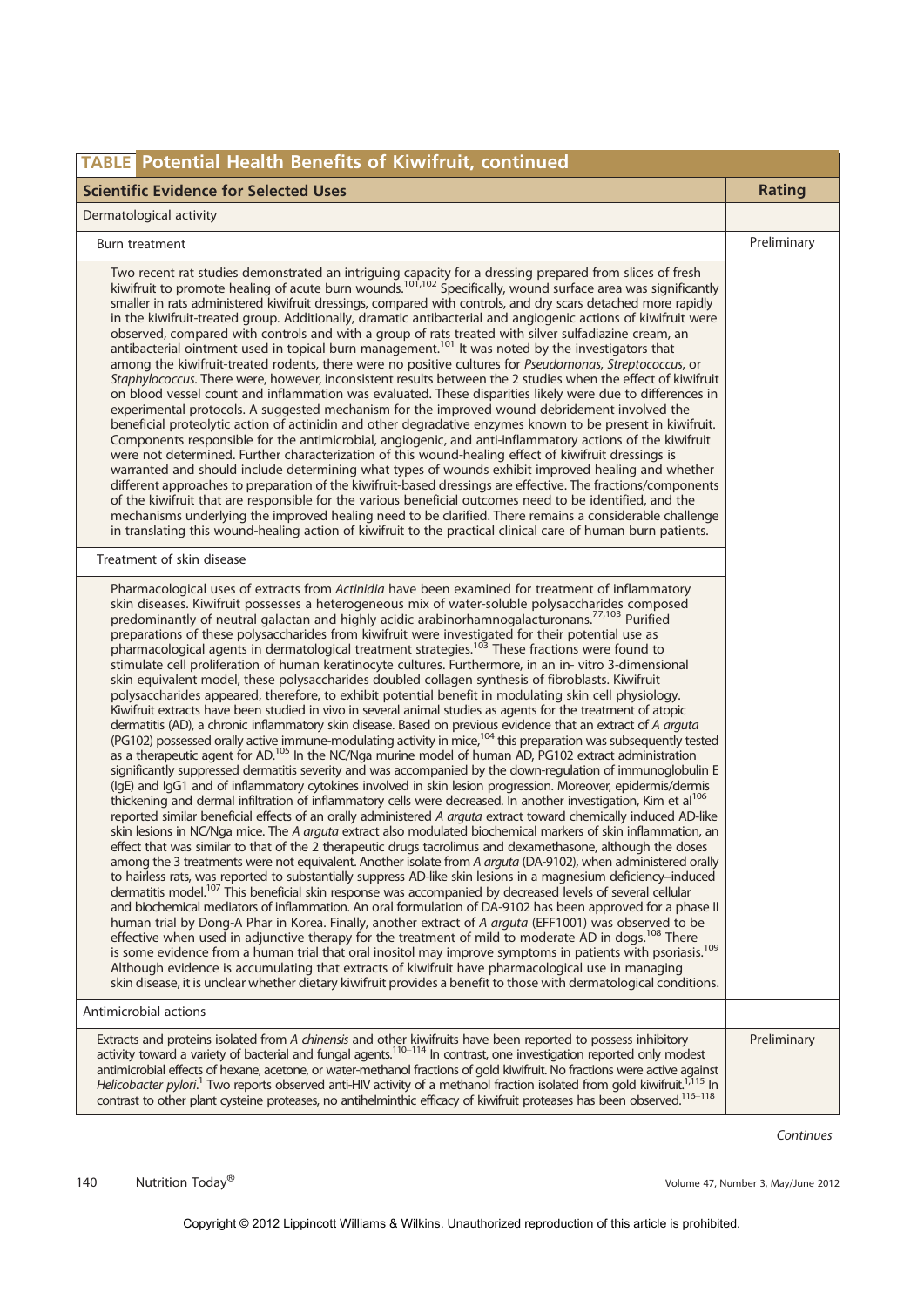| <b>TABLE</b> Potential Health Benefits of Kiwifruit, continued                                                                                                                                                                                                                                                                                                                                                                                                                                                                                                                                                                                                                                                                                                                                                                                                                                                                                                                                                                                                                                                                                                                                                                                                                                                                                                                                                                                                                                                                                                                                                                                                                                                                                                                                                                                                                                                                                                                                                                                                                                                                                                                                                                                                                                                                                                                                                                                                                                                                                                                                                                                                                                                                                                                                                                                                                                                                                                                                                   |               |
|------------------------------------------------------------------------------------------------------------------------------------------------------------------------------------------------------------------------------------------------------------------------------------------------------------------------------------------------------------------------------------------------------------------------------------------------------------------------------------------------------------------------------------------------------------------------------------------------------------------------------------------------------------------------------------------------------------------------------------------------------------------------------------------------------------------------------------------------------------------------------------------------------------------------------------------------------------------------------------------------------------------------------------------------------------------------------------------------------------------------------------------------------------------------------------------------------------------------------------------------------------------------------------------------------------------------------------------------------------------------------------------------------------------------------------------------------------------------------------------------------------------------------------------------------------------------------------------------------------------------------------------------------------------------------------------------------------------------------------------------------------------------------------------------------------------------------------------------------------------------------------------------------------------------------------------------------------------------------------------------------------------------------------------------------------------------------------------------------------------------------------------------------------------------------------------------------------------------------------------------------------------------------------------------------------------------------------------------------------------------------------------------------------------------------------------------------------------------------------------------------------------------------------------------------------------------------------------------------------------------------------------------------------------------------------------------------------------------------------------------------------------------------------------------------------------------------------------------------------------------------------------------------------------------------------------------------------------------------------------------------------------|---------------|
| <b>Scientific Evidence for Selected Uses</b>                                                                                                                                                                                                                                                                                                                                                                                                                                                                                                                                                                                                                                                                                                                                                                                                                                                                                                                                                                                                                                                                                                                                                                                                                                                                                                                                                                                                                                                                                                                                                                                                                                                                                                                                                                                                                                                                                                                                                                                                                                                                                                                                                                                                                                                                                                                                                                                                                                                                                                                                                                                                                                                                                                                                                                                                                                                                                                                                                                     | <b>Rating</b> |
| Anticancer actions                                                                                                                                                                                                                                                                                                                                                                                                                                                                                                                                                                                                                                                                                                                                                                                                                                                                                                                                                                                                                                                                                                                                                                                                                                                                                                                                                                                                                                                                                                                                                                                                                                                                                                                                                                                                                                                                                                                                                                                                                                                                                                                                                                                                                                                                                                                                                                                                                                                                                                                                                                                                                                                                                                                                                                                                                                                                                                                                                                                               |               |
| There is a substantial amount of in vitro data indicating that kiwifruit extracts or its individual constituents<br>possess antimutagenic or antiproliferative actions that oppose the cancer process. However, supporting<br>information from animal and human clinical studies is limited.                                                                                                                                                                                                                                                                                                                                                                                                                                                                                                                                                                                                                                                                                                                                                                                                                                                                                                                                                                                                                                                                                                                                                                                                                                                                                                                                                                                                                                                                                                                                                                                                                                                                                                                                                                                                                                                                                                                                                                                                                                                                                                                                                                                                                                                                                                                                                                                                                                                                                                                                                                                                                                                                                                                     | Preliminary   |
| Preclinical studies                                                                                                                                                                                                                                                                                                                                                                                                                                                                                                                                                                                                                                                                                                                                                                                                                                                                                                                                                                                                                                                                                                                                                                                                                                                                                                                                                                                                                                                                                                                                                                                                                                                                                                                                                                                                                                                                                                                                                                                                                                                                                                                                                                                                                                                                                                                                                                                                                                                                                                                                                                                                                                                                                                                                                                                                                                                                                                                                                                                              |               |
| Kiwifruit juice or its extracts were demonstrated to be antimutagenic toward several chemical carcinogens<br>including the heterocyclic amines, such as 2-amino-1-methyl-6-phenylimidazo[4,5-b]pyridine (PhIP) and<br>the imidazoquinolines (IQ, MeIQ) using several types of in vitro measurement systems. <sup>119-121</sup> Extracts<br>of kiwifruit also suppressed benzo(a)pyrene (BP)-induced mutagenicity <sup>122</sup> and lastogenicity <sup>123</sup> and<br>nitrosamine-induced mutagenicity. <sup>124,125</sup> These actions are relevant to humans, because the heterocyclic<br>amines and the polycyclic aromatic hydrocarbon BP may be produced in foods as a consequence of<br>high-temperature cooking. Nitrosamines can be produced from nitrites and nitrates that are consumed<br>in certain foods such as bacon and cured meats. In contrast, extracts of kiwifruit and other fruits exhibited<br>weak to moderate comutagenic effects, particularly when evaluated at high doses in in vitro assays. <sup>126,127</sup><br>The physiological relevance of these latter promutagenic in vitro findings is uncertain. Kiwifruit juice was<br>reported to show only a weak effect in inhibiting the activity of human cytochrome P450 3A, an enzyme<br>involved in drug carcinogen and xenobiotic metabolism. <sup>128</sup> Regarding suppression of cancer cell<br>multiplication, extracts and individual isolates from Actinidia have been reported to be effective in<br>inhibiting proliferation of several cancer cell lines. <sup>1,128-132</sup> Corosolic acid isolated from Actinidia valvata<br>Dunn root effectively induced apoptotic cell death in human cervix adenocarcinoma cells, <sup>131</sup> as did an<br>extract of Actinidia rufa root toward SGC 7901 human gastric tumor cells. <sup>132</sup> Extracts of gold and green kiwifruit<br>counteracted H <sub>2</sub> O <sub>2</sub> -induced disruption of gap-junction intercellular communication (GJIC) using WB-F344<br>rat epithelial stem-like cells. <sup>133</sup> Disruption of GJIC is often observed as normal cells are transformed into<br>cancerous cells. A role for inositol in protection against cancer has also been suggested. <sup>134</sup><br>In several mouse models, extracts prepared from different portions of several Actinidia species have<br>demonstrated antitumor actions. <sup>135–139</sup> For example, polysaccharides isolated from A chinensis and Actinidia<br>eriantha roots suppressed tumorigenesis in transplantable mouse tumor models. <sup>136,140</sup> This antitumor action<br>in part was associated with enhancement of immune responses. In light of these limited and preliminary<br>findings, it would be worthwhile to evaluate not only the pharmacological efficacy of kiwi plant extracts but<br>also the dietary effect of well-characterized juices or extracts on tumorigenesis in accepted models of<br>spontaneous or chemically induced cancers. |               |
| Human studies                                                                                                                                                                                                                                                                                                                                                                                                                                                                                                                                                                                                                                                                                                                                                                                                                                                                                                                                                                                                                                                                                                                                                                                                                                                                                                                                                                                                                                                                                                                                                                                                                                                                                                                                                                                                                                                                                                                                                                                                                                                                                                                                                                                                                                                                                                                                                                                                                                                                                                                                                                                                                                                                                                                                                                                                                                                                                                                                                                                                    |               |
| Kiwifruit extracts have been reportedly used for centuries in traditional Chinese medicine to treat numerous<br>cancers. <sup>1,139</sup> However, documented efficacy and possible mechanisms of action in these human cancer<br>applications remain unknown. Otherwise, kiwifruit uses in the prevention and therapy of human cancer<br>development have not been routinely evaluated. Rather, the impact of kiwifruit on putative human biomarkers<br>of cancer has been investigated. For example, 3 human intervention studies suggest that kiwifruit may protect<br>DNA from damage that could lead to the initiation of neoplasia. <sup>141</sup> In a short-term crossover study, 6 volunteers<br>were given 500 mL of homogenized kiwifruit (equivalent to ~8 fruits). Blood subsequently was collected over<br>a 24-h period, and lymphocytes isolated. Measurement by the comet assay of endogenous DNA damage in<br>isolated lymphocytes showed no difference between the treatment group and the water controls. However,<br>another ex vivo measurement indicated that kiwifruit intake was associated with increased resistance of<br>lymphocyte DNA to H <sub>2</sub> O <sub>2</sub> -induced oxidative damage, compared with controls. In another investigation,<br>14 volunteers supplemented their diets with 1, 2, or 3 kiwifruits per day for 3 wk in a crossover design study<br>with a 2-wk washout period between doses. <sup>57</sup> Subsequent ex vivo analysis of lymphocyte DNA by the<br>comet assay indicated that kiwifruit intake was associated with a marked decrease in levels of endogenous<br>oxidation of pyrimidines and purines, as well as a substantial increase in DNA repair capacity. An 8-wk<br>intervention trial, <sup>60,141</sup> in which 33 volunteers consumed 3 kiwifruits per day, confirmed that intake of this<br>fruit was associated with a 13% decrease in DNA strand breaks using the comet assay. However, additional,<br>specific evaluation of kiwifruit's effects on nucleotide excision repair and base excision repair capacities yielded<br>inconsistent results. It would be worthwhile to examine the time- and dose-dependent effects of kiwifruit<br>intake on other cancer biomarkers in humans. In light of the content of dietary fiber in kiwifruit and its actions<br>on fecal bulk and transit time, it would be of interest to determine whether this fruit may act as a dietary<br>antimutagen by reducing the fecal content of potential mutagens and carcinogens. <sup>22</sup>                                                                                                                                                                                                                                                                                                                                                                                                                                               |               |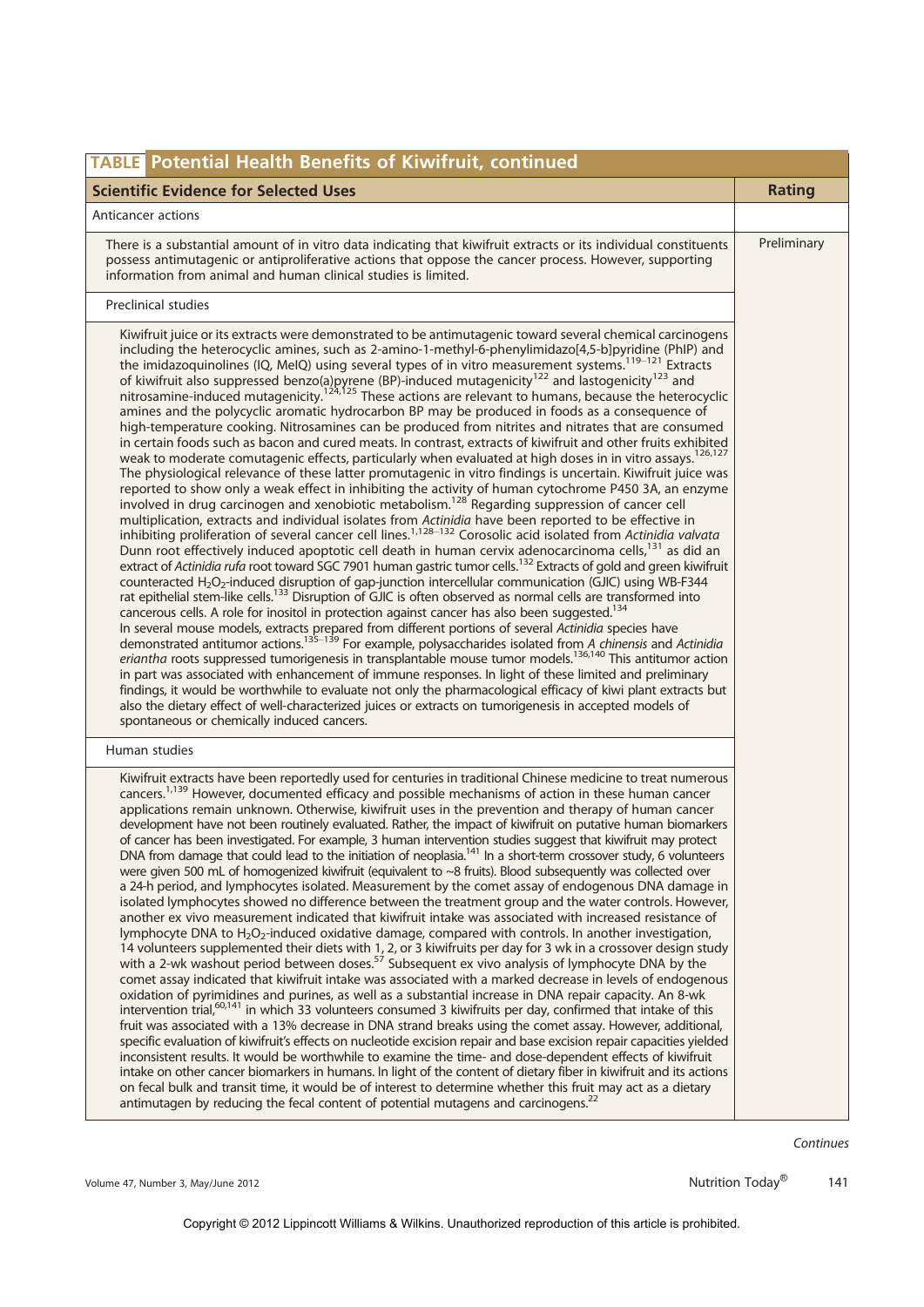| <b>TABLE</b> Potential Health Benefits of Kiwifruit, continued                                                                                                                                                                                                                                                                                                                                                                                                                                                                                                                                                                                                                                                                                                                                                                                                                                                                                                                                                                                                                                                                                                                                                                                                                                                                                                                                                                                                                                                                                                                                                                                                                                                                                                                                                                                                                                                                                                                                                                                                                                                                                                                                                                                                                                                                                                                                                                                                                                                                                                                                                                                                                                                                                                                                                                                                |               |
|---------------------------------------------------------------------------------------------------------------------------------------------------------------------------------------------------------------------------------------------------------------------------------------------------------------------------------------------------------------------------------------------------------------------------------------------------------------------------------------------------------------------------------------------------------------------------------------------------------------------------------------------------------------------------------------------------------------------------------------------------------------------------------------------------------------------------------------------------------------------------------------------------------------------------------------------------------------------------------------------------------------------------------------------------------------------------------------------------------------------------------------------------------------------------------------------------------------------------------------------------------------------------------------------------------------------------------------------------------------------------------------------------------------------------------------------------------------------------------------------------------------------------------------------------------------------------------------------------------------------------------------------------------------------------------------------------------------------------------------------------------------------------------------------------------------------------------------------------------------------------------------------------------------------------------------------------------------------------------------------------------------------------------------------------------------------------------------------------------------------------------------------------------------------------------------------------------------------------------------------------------------------------------------------------------------------------------------------------------------------------------------------------------------------------------------------------------------------------------------------------------------------------------------------------------------------------------------------------------------------------------------------------------------------------------------------------------------------------------------------------------------------------------------------------------------------------------------------------------------|---------------|
| <b>Scientific Evidence for Selected Uses</b>                                                                                                                                                                                                                                                                                                                                                                                                                                                                                                                                                                                                                                                                                                                                                                                                                                                                                                                                                                                                                                                                                                                                                                                                                                                                                                                                                                                                                                                                                                                                                                                                                                                                                                                                                                                                                                                                                                                                                                                                                                                                                                                                                                                                                                                                                                                                                                                                                                                                                                                                                                                                                                                                                                                                                                                                                  | <b>Rating</b> |
| Miscellaneous effects                                                                                                                                                                                                                                                                                                                                                                                                                                                                                                                                                                                                                                                                                                                                                                                                                                                                                                                                                                                                                                                                                                                                                                                                                                                                                                                                                                                                                                                                                                                                                                                                                                                                                                                                                                                                                                                                                                                                                                                                                                                                                                                                                                                                                                                                                                                                                                                                                                                                                                                                                                                                                                                                                                                                                                                                                                         | Preliminary   |
| Two publications report that extracts of Actinidia species attenuated liver injury induced in rats by carbon<br>tetrachloride. <sup>142,143</sup> This action of one of the extracts was attributed to its oleanolic acid content. <sup>143</sup> There are<br>preliminary findings that kiwifruit extracts have the potential to modulate the immune system. For example,<br>Actinidia extracts significantly increased overall immune function in mice <sup>144</sup> and promoted bone marrow<br>cell proliferation in vitro. <sup>145</sup> Catechin isolated from A arguta Planch protected mice from myelosuppression<br>induced by 5-fluorouracil. <sup>146</sup> These latter findings suggest that kiwifruit might have benefits in reducing<br>toxic adverse effects of chemotherapeutic agents. <sup>22</sup> Feeding a gold kiwifruit puree to mice improved an<br>antigen-specific immune response, which led the authors to suggest that kiwifruit might be a new type<br>of functional food ingredient. <sup>147</sup> It has been suggested that water-soluble extracts (PG102) prepared from<br>hardy kiwifruit, A arguta, may actually have potential use as orally active immune activators for the therapy<br>of allergic diseases. <sup>148,149</sup> In an exploratory clinical trial, an extract of A arguta suppressed serum total<br>IgE levels even in asymptomatic subjects with atopy. <sup>150</sup><br>Another possible use of kiwifruit was identified when an A chinensis-supplemented sports drink was<br>provided to 25 athletes training in hot environments. <sup>151</sup> For those consuming the beverage containing<br>kiwifruit, work time prior to exhaustion was lengthened. Furthermore, the blood volume of kiwifruit-drinking<br>subjects was expanded, blood glucose levels during extended training were maintained, and vitamin C<br>status of study participants was improved, compared with controls. In another human study, a randomized<br>controlled trial of 89 healthy women with low iron stores, consumption of gold kiwifruit along with an<br>iron-fortified breakfast cereal meal improved iron status, compared with controls. <sup>152</sup> In a study of Chinese<br>subjects' consumption of 2 kiwifruits 1 hour before bedtime for 4 wk improved sleep onset, duration,<br>and efficiency in 24 adults with self-reported sleep disturbances. <sup>153</sup> Regarding food uses of kiwifruit<br>constituents, actinidin, in light of its proteolytic capacity, has been used to tenderize meat as well as to<br>improve emulsion stability, texture, and organoleptic properties of sausage products. <sup>154</sup> Kiwifruit phenolics<br>also have been evaluated for their interactions with functional bread components during dough<br>development and bread baking. <sup>155</sup> |               |

been expressed that some kiwifruit proteins may have been added prematurely to the database without adequate scientific rigor in assessing allergenicity.<sup>175</sup> For example, clinical data substantiating allergenicity may be limited or derived from poorly controlled study populations. Moreover, scientific techniques used among laboratories to identify food allergens may not be appropriately standardized, and inclusion of proteins into the allergen databases may be based only on potentially unreliable in vitro assays.161,175,176

It should be noted as well that additional issues may complicate (and may introduce variability in) the accurate assessment of whether kiwifruit may be allergenic and the magnitude of individual responses that may follow ingestion. For example, expression of allergens within fruits may be affected by species, cultivar, ripening stage of the fruit, or postharvest treatment and storage conditions. This information is often not well documented in literature reports.<sup>30,157,161,175,177</sup> The magnitude and patterns of reactivity to kiwifruit allergens may vary because of ethnic/ geographical/cultural differences, age of subjects, and other clinical characteristics of those exposed to kiwifruit.<sup>156,158,160,178–180</sup> Lucas and Atkinson<sup>175</sup> have provided a detailed review of unresolved issues regarding kiwifruit allergenicity and have suggested requirements to be met prior to designation of allergens to a database. They also

have posed important questions that the scientific community needs to address in this arena. In light of these reports of kiwifruit allergenicity, of practical interest to food scientists is the finding that industrial heat treatment and homogenization can make consumption safe for children allergic to kiwifruit.<sup>181</sup> Thus, processing may diminish the risk of allergic symptoms in those with allergies to raw kiwifruit.<sup>182</sup>

As mentioned previously, kiwifruit contains oxalate, much of it present as calcium oxalate raphides, which in certain kiwifruit products may cause oral irritation.<sup>2</sup> However, storage of kiwifruit has been reported to diminish oxalate content.<sup>12</sup>

## SUMMARY

It is evident from the scientific literature that kiwifruit has potentially beneficial actions in improving health in several domains. The strongest evidence at this time supports a role for kiwifruit consumption in improving GI tract function, especially in those with constipation or other disorders. Overall, evidence for kiwifruit benefits needs to be expanded through the conduct of well-controlled human trials that utilize larger study populations and that better define the role of kiwifruit dose ingested, the length of kiwifruit consumption needed to obtain meaningful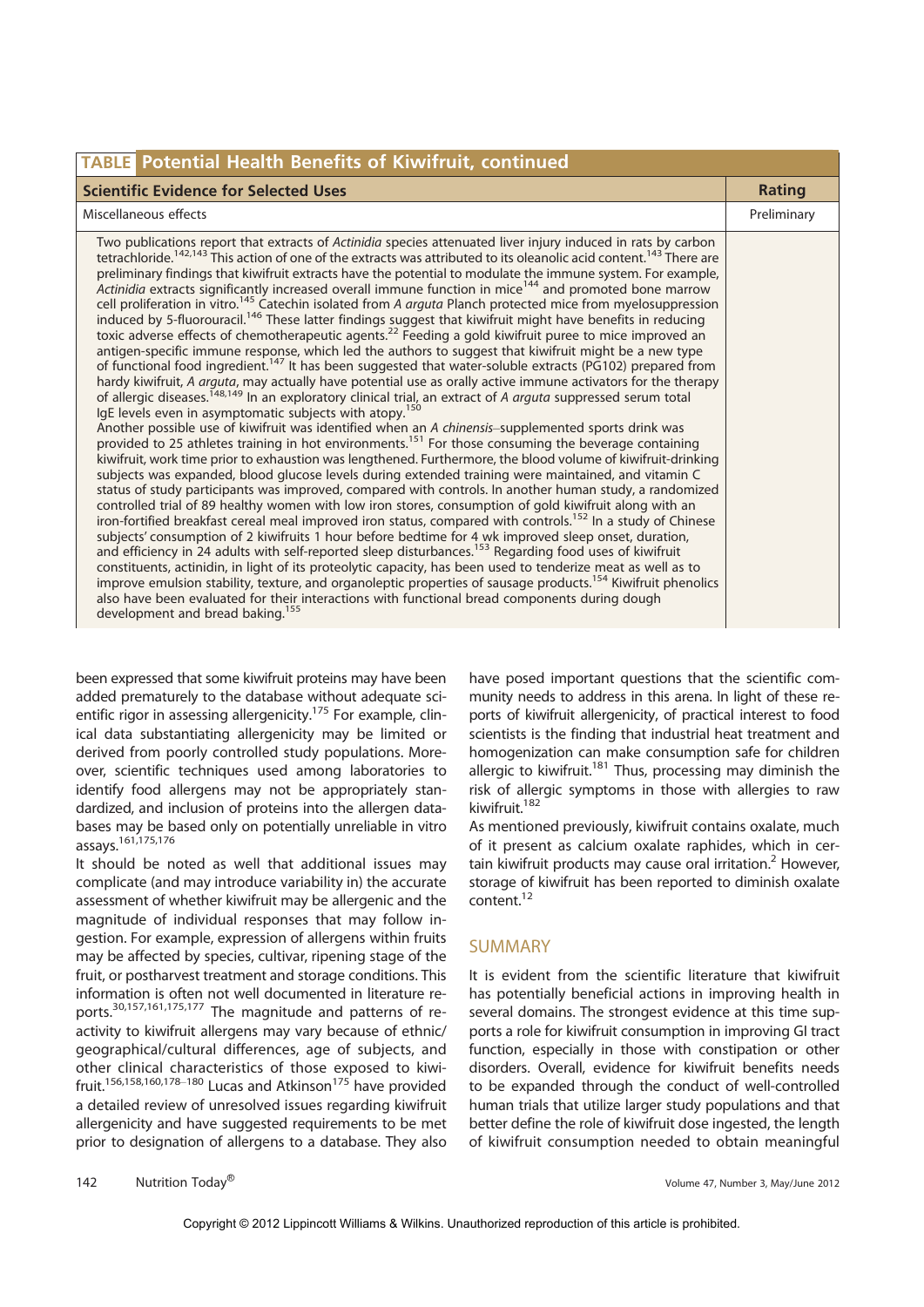physiological responses, and any differences due to kiwifruit species or cultivar on biological end points. In that regard, the bioavailability of specific kiwifruit constituents, their subsequent metabolism and tissue distribution, and ultimate biological actions toward specific disease markers can be better characterized in appropriate animal models, and in some cases in humans. Understanding mechanisms of action of kiwifruit and its bioactive constituents in promoting health need to be more fully characterized. Also, determining preparation and processing conditions needed to develop kiwifruit products with demonstrated health benefits and diminished allergenicity as well as discovering new uses for kiwifruit components in novel applications could further expand the already growing markets for consumption of this fruit. $183-185$ 

#### **REFERENCES**

- 1. Motohashi N, Shirataki Y, Kawase M, et al. Cancer prevention and therapy with kiwifruit in Chinese folklore medicine: a study of kiwifruit extracts. J Ethnopharmacol. 2002;81:357-364.
- 2. Ferguson A, Ferguson L. Are kiwifruit really good for you? Acta Hortic. 2003;610:131-135.
- 3. Nishiyama I. Fruits of the Actinidia genus. Adv Food Nutr Res. 2007;52:293-324.
- 4. Ferguson A. Kiwifruit cultivars: breeding and selection. Acta Hortic. 1999;498:43-51.
- 5. Ferguson A. New temperate fruits: Actinidia chinensis and Actinidia deliciosa. In: Janick J, ed Perspectives on New Crops and Their Uses. Alexandria, VA: ASHS Press; 1999:342-347.
- 6. Ferguson A, Huang H. Genetic resources of kiwifruit: domestication and breeding. Hortic Rev. 2007;33:1-121.
- 7. Garcia C, Quek S, Stevenson R, Winz R. Characterization of the bound volatile extract from baby kiwi (Actinidia arguta). J Agric Food Chem. 2011:59:8358-8365.
- 8. Pero R. Health consequences of catabolic synthesis of hippuric acid in humans. Curr Clin Pharmacol. 2010;5:67-73.
- 9. Nishiyama I, Yamashita Y, Yamanaka M, Shimohashi A, Fukuda T, Oota T. Varietal difference in vitamin C content in the fruit of kiwifruit and other Actinidia species. J Agric Food Chem. 2004; 52:5472-5475.
- 10. Perera C, Hallett I, Nguyen T, Charles J. Calcium oxalate crystals: the irritant factor in kiwifruit. J Food Sci. 1990;55:1066-1069.
- 11. Rassam M, Laing W. Variation in ascorbic acid and oxalate levels in the fruit of Actinidia chinensis tissues and genotypes. J Agric Food Chem. 2005;53:2722-2326.
- 12. Watanabe K, Takahashi B. Determination of soluble and insoluble oxalate contents in kiwifruit (Actinidia deliciosa) and related species. J Jpn Soc Hortic Sci. 1998;67:299-305.
- 13. McGhie T, Ainge G. Color in fruit of the genus Actinidia: carotenoid and chlorophyll compositions. J Agric Food Chem. 2002; 50:117-121.
- 14. Crowhurst R, Gleave A, MacRae E, et al. Analysis of expressed sequence tags from Actinidia: applications of a cross species EST database for gene discovery in the areas of flavor, health, color and ripening. BMC Genomics. 2009;9:351-377.
- 15. Celik A, Ercisli S, Turgut N. Some physical, pomological and nutritional properties of kiwifruit cv. Hayward. Int J Food Sci Nutr. 2007:58:411-418.
- 16. Nishiyama I, Fukuda T, Oota T. Genotypic differences in chlorophyll, lutein and beta-carotene contents in the fruits of Actinidia species. J Agric Food Chem. 2005;53:6403-6407.
- 17. Kim H, Hartnett C, Scaman C. Free galactose content in selected fresh fruits and vegetables and soy beverages. J Agric Food Chem. 2007:55:8133-8137.
- 18. Tyroller S, Zwickenpflug W, Richter E. New sources of dietary myosmine uptake from cereals, fruits, vegetables and milk. J Agric Food Chem. 2002;50:4909-4915.
- 19. Gentili A, Caretti F, D'Ascenzo G, et al. Simultaneous determination of water-soluble vitamins in selected food matrices by liquid chromatography/electrospray ionization tandem mass spectrometry. Rapid Comm Mass Spectrom. 2008;22:2029-2043.
- 20. Feldman J, Lee E. Serotonin content of foods: effect on urinary excretion of 5-hydroxyindoleacetic acid. Am J Clin Nutr. 1985; 42:639-643.
- 21. Bunzel M, Seiler A, Steinhart H. Characterization of dietary fiber lignins from fruits and vegetables using the DFRC method. J Agric Food Chem. 2005:53:9553-9559.
- 22. Hunter D, Skinner M, Ferguson A, Stevenson L. Kiwifruit and health. In: Watson R, Reedy V, eds. Bioactive Foods in Promoting Health: Fruits and Vegetables. Atlanta, GA: Elsevier, Inc; 2010: 565-580.
- 23. Antunes M, Dandlen S, Cavaco A, Miguel G. Effects of postharvest application of 1-MCP and postcutting dip treatment on the quality and nutritional properties of fresh-cut kiwifruit. J Agric Food Chem. 2010;58:6173-6181.
- 24. Li M, Ma F, Liang D, Li J, Wang Y. Ascorbate biosynthesis during early fruit development is the main reason for its accumulation in kiwi. PLoS ONE. 2010;5:e14281-e14288.
- 25. Szeto Y, Tomlinson B, Benzie I. Total antioxidant and ascorbic acid content of fresh fruits and vegetables: implications for dietary planning and food preservation. Br J Nutr. 2002;87:  $55 - 59$
- 26. Gil M, Aguayo E, Kader A. Quality changes and nutrient retention in fresh-cut versus whole fruits during storage. J Agric Food  $Chem. 2006:54:4284-4296$
- 27. Indrawati Arroqui C, Messagie I, Nguyen M, VanLoey A, Hendrickx M. Comparative study on pressure and temperature stability of 5-methyltetrahydrofolic acid in model systems and in food products. J Agric Food Chem. 2004;52:485-492.
- 28. Park Y, Jung S, Kang S, et al. Effect of ethylene treatment on kiwifruit bioactivity. Plant Foods Hum Nutr. 2006;61:151-156.
- 29. Li M, Ma F, Liu J, Li J. Shading the whole vines during young fruit development decreases ascorbate accumulation in kiwi. Physiol Plant. 2010;140:225-237
- 30. Ciardiello M, Giangrieco I, Tuppo L, et al. Influence of the natural ripening stage, cold storage, and ethylene treatment on the protein and IgE-binding profiles of green and gold kiwi fruit extracts. J Agric Food Chem. 2009:57:1565-1571.
- 31. Jaeger S, Rossiter K, Wismer W, Harker F. Consumer-driven product development in the kiwifruit industry. Food Qual Prefer. 2003:14:187-198.
- 32. Harker F, Carr B, Lenjo M, et al. Consumer liking for kiwifruit flavour: a meta-analysis of five studies on fruit quality. Food Qual Prefer. 2009;20:30-41.
- 33. Nardozza S, Gamble J, Axten L, et al. Dry matter content and fruit size affect flavour and texture of novel Actinidia deliciosa genotypes. J Sci Food Agricul. 2011;91:742-748.
- 34. Harker F, Jaeger S, Lau K, Rossiter K. Consumer perceptions and preferences for kiwifruit: a review. Acta Hortic. 2007;753:81-88.
- 35. Jaeger S, Harker R, Triggs C, et al. Determining consumer purchase intentions: the importance of dry matter, size and price of kiwifruit. J Food Sci. 2011;76:S177-S181.
- 36. Yoshihara D, Fujiwara D, Suzuki K. Antioxidants: benefits and risks for long-term health. Maturitas. 2010;67:103-107.
- 37. Espin J, Garcia-Conesa M, Tomas-Barberian F. Nutraceuticals: facts and fiction. Phytochemistry. 2007;68:2986-3008.
- 38. Hunter D, Greenwood J, Zhang J, Skinner M. Antioxidant and natural protective properties of kiwifruit. Curr Top Med Chem. 2011;11:1811-1820.

Volume 47, Number 3, May/June 2012 Nutrition Today<sup>®</sup>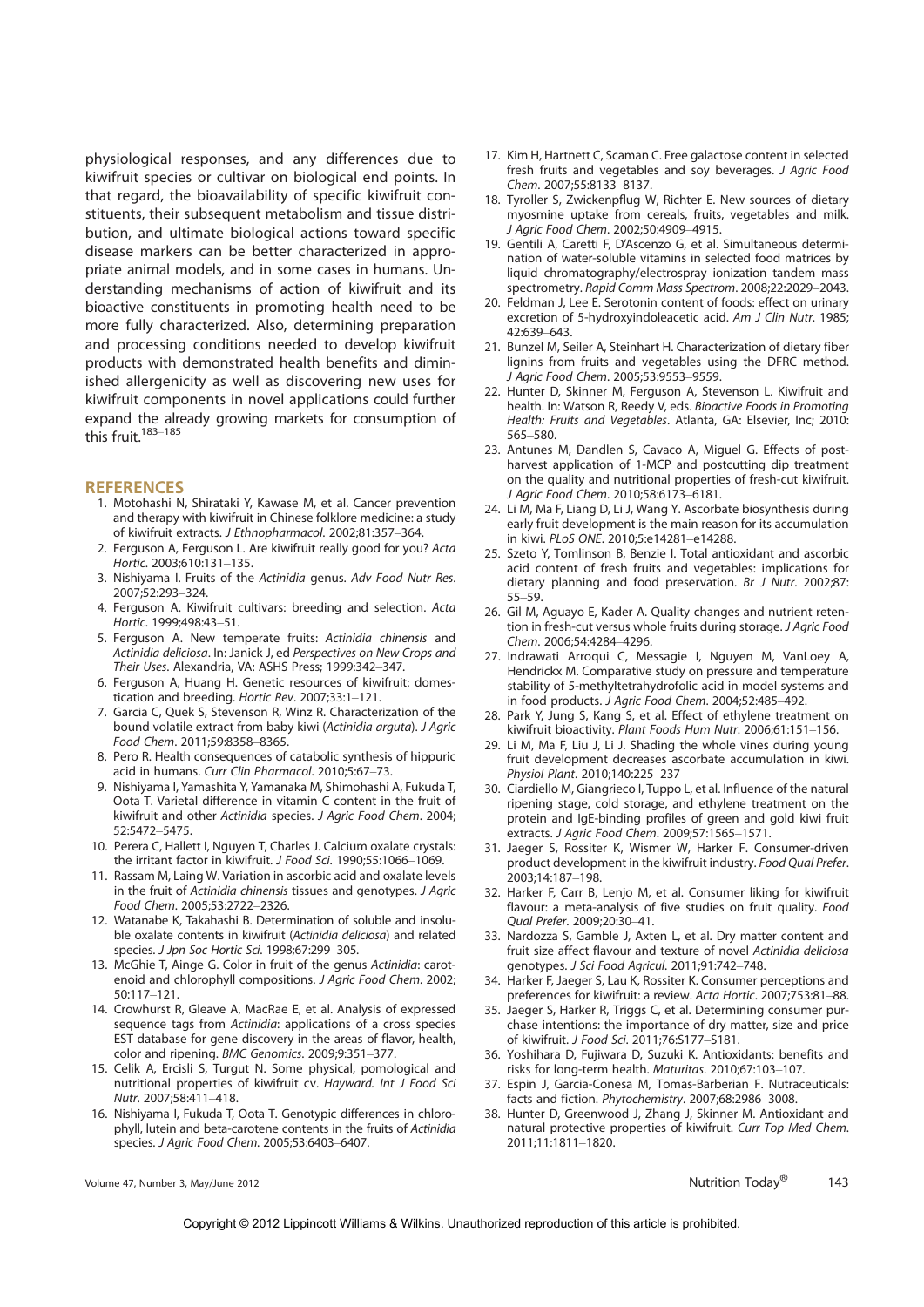- 39. Latocha P, Krupa T, Wolosiak R, Worobiej E, Wilczak J. Antioxidant activity and chemical difference in fruit of different Actinidia sp. Int J Food Sci Nutr. 2010;61:381-394.
- 40. Fiorentino A, D'Abrosca B, Pacifico S, Mastellone C, Scognamiglio M, Monaco P. Identification and assessment of antioxidant capacity of phytochemicals from kiwi fruits. J Agric Food Chem. 2009:57:4148-4155.
- 41. Park Y, Jung S, Kang S, et al. In vitro studies of polyphenols, antioxidants and other dietary indices in kiwifruit (Actinidia deliciosa). Int J Food Sci Nutr. 2006;57:107-122.
- 42. Du G, Li M, Ma F, Liang A. Antioxidant capacity and the relationship with polyphenol and vitamin C in Actinidia fruits. Food Chem. 2009;113:557-562.
- 43. Montefiori M, McGhie T, Costa F, Ferguson A. Pigments in the fruit of red-fleshed kiwifruit (Actinidia chinensis and Actinidia deliciosa). J Agric Food Chem. 2005;53:9526-9530.
- 44. Wang H, Cao G, Prior R. Total antioxidant capacity of fruits. J Agric Food Chem. 1996;44:701-705.
- 45. Beekwilder J, Hall R, C DeVos. Identification and dietary relevance of antioxidants from raspberry. BioFactors. 2005;23:197-205.
- 46. Iwasawa H, Morita E, Yu S, Yamazaki M. Anti-oxidant effects of kiwi fruit in vitro and in vivo. Biol Pharm Bull. 2011;34:128-134.
- 47. Kim Y, Kang H, Lee K, Choi J, Chung S. Antiinflammatory activity of Actinidia polygama. Arch Pharm Res. 2003;26:1061-1066.
- 48. Ren J, Han E, Chung S. In vivo and in vitro anti-inflammatory activities of alpha-linolenic acid isolated from Actinidia polygama fruits. Arch Pharm Res. 2007;30:708-714.
- 49. Lee Y, Kim S, Seo Y, Roh S, Lee J. Inhibitory effects of Actinidia polygama extract and cyclosporine A on OVA-induced eosinophilia and bronchial hyperresponsiveness in murine model of asthma. Int Immunopharmacol. 2006;6:703-713.
- 50. Iwasawa H, Morita E, Ueda H, Yamazaki M. Influence of kiwi fruit on immunity and its antioxidant effects in mice. Food Sci Technol Res. 2010;16:135-142.
- 51. Vissers M, Bozonet S, Pearson J, Braithwaite L. Dietary ascorbate intake affects steady state tissue concentrations in vitamin C-deficient mice: tissue deficiency after suboptimal intake and superior bioavailability from a food source (kiwifruit). Am J Clin Nutr. 2011;93:292-301.
- 52. Padayatty S, Levine M. Fruit and vegetables: think variety, go ahead, eat!  $Am J$  Clin Nutr. 2008;87:5-7.
- 53. Song J, Kwon O, Chen S, et al. Flavonoid inhibition of sodiumdependent vitamin C transporter 1 (SVCT1) and glucose transporter isoform 2 (GLUT2), intestinal transporters for vitamin C and glucose. J Biol Chem. 2002;277:15252-15260.
- 54. Kuriyama S, Ebihara S, Hozawa A, et al. Dietary intakes and plasma 8-iso-prostaglandin  $F_{2a}$  concentrations in communitydwelling elderly Japanese: the Tsurugaya project. Int J Vitam Nutr Res. 2006:76:87-94.
- 55. Ko S, Choi S, Ye S, Cho B, Kim H, Chung M. Comparison of the antioxidant activities of nine different fruits in human plasma. J Med Food. 2005;8:41-46.
- 56. Prior R, Gu L, Wu X, et al. Plasma antioxidant capacity changes following a meal as a measure of the ability of a food to alter in vitro antioxidant status. J Am Coll Nutr. 2007;26:170-181.
- 57. Collins A, Harrington V, Drew J, Melvin R. Nutritional modulation of DNA repair in a human intervention study. Carcinogenesis. 2003:24:511-515.
- 58. Brevik A, Gaivao I, Medin T, et al. Supplementation of a western diet with golden kiwifruit (Actinidia chinensis var. Hort 16A) effects on biomarkers of oxidative damage and antioxidant protection. Nutr J. 2011;10:54-63.
- 59. Collins B, Horska A, Hotten P, Riddoch C, Collins A. Kiwifruit protects against oxidative DNA damage in human cells and in vitro. Nutr Cancer. 2001;39:145-153.
- 60. Brevik A, Karlsen A, Azqueta A, Esteban A, Blomhoff R, Collins A. Both base excision repair and nucleotide excision repair in

humans are influenced by nutritional factors. Cell Biochem Funct. 2011;29:36-42.

- 61. Bohn S, Myhrstad M, Thoresen M, et al. Blood cell gene expression associated with cellular stress defense is modulated by antioxidant-rich food in a randomized controlled clinical trial of male smokers. BMC Med. 2010;8:54-69.
- 62. Forastiere F, Pistelli R, Sastini P, et al. Consumption of fresh fruit rich in vitamin C and wheezing symptoms in children. Thorax. 2000:55:283-288.
- 63. Howlett A, Ohlsson A. Inositol for respiratory distress syndrome in preterm infants. Cochrane Database Syst Rev. 2003;(4): CD000366.
- 64. Sun-Waterhouse D, Chen J, Chuah C, et al. Kiwifruit-based polyphenols and related antioxidants for functional foods: kiwifruit extract-enhanced gluten-free bread. Int J Food Sci Nutr. 2009;60:  $251 - 264$
- 65. Oozeer R, Rescigno M, Ross R, et al. Gut health: predictive biomarkers for preventive medicine and development of functional foods. Br J Nutr. 2010;103:1539-1544.
- 66. Kaur L, Rutherfurd S, Moughan P, Drummond L, Boland M. Actinidin enhances gastric protein digestion as assessed using an in vitro gastric digestion model. J Agric Food Chem. 2020;58: 5068-5073.
- 67. Kaur L, Rutherfurd S, Moughan P, Drummond L, Boland M. Actinidin enhances protein digestion in the small intestine as assessed using an in vitro digestion model. J Agric Food Chem. 2010;58:5074-5080.
- 68. Thomas L, Low C, Webb C, Ramos E, Panarese A, Clarke R. Naturally occurring fruit juices dislodge meat bolus obstruction in vitro. Clin Otolaryngol. 2004;29:694-697.
- 69. Philpott M, Mackay L, Ferguson L, Forbes D, Skinner M. Cell culture models in developing nutrigenomics foods for inflammatory bowel disease. Mutat Res. 2007;622:94-102.
- 70. Edmunds S, Roy N, Love D, Laing W. Kiwifruit extracts inhibit cytokine production by lipopolysaccharide-activated macrophages and intestinal epithelial cells isolated from IL10 gene deficient mice. Cell Immunol. 2011;270:70-79.
- 71. Ciardiello M, Meleleo D, Saviano G, et al. Kissper, a kiwifruit peptide with channel-like activity: structural and functional features. J Pept Sci. 2008;14:742-754.
- 72. Bunzel M, Ralph J. NMR characterization of lignins isolated from fruit and vegetable insoluble dietary fiber. J Agric Food Chem. 2006;54:8352-8361.
- 73. DeLillo A, Rose S. Functional bowel disorders in the geriatric patient: constipation, fecal impaction, and fecal incontinence. Am J Gastroenterol. 2000;95:901-905.
- 74. Rush E, Patel M, Plank L, Ferguson L. Kiwifruit promotes laxation in the elderly. Asia Pac J Clin Nutr. 2002;11:164-168.
- 75. Chan A, Leung G, Tong T, Wong N. Increasing dietary fiber intake in terms of kiwifruit improves constipation in Chinese patients. World J Gastroenterol. 2007;13:4771-4775.
- 76. Chang C, Lin Y, Lu Y, Liu Y, Liu J. Kiwifruit improves bowel function in patients with irritable bowel syndrome with constipation. Asia Pac J Clin Nutr. 2010;19:451-457.
- 77. Redgwell R. Cell-wall polysaccharides of kiwi fruits (Actinidia deliciosa): chemical features in different tissue zones of the fruit at harvest. Carbohydr Res. 1988:182:241-258.
- 78. Redgwell R, MacRae E, Hallert I, Fischer M, Perry J, Harker R. In vivo and in vitro swelling of cell walls during fruit ripening. Planta. 1997:203:163-173.
- 79. McBurney M, Thompson L. Effect of human faecal donor on in vitro fermentation variables. Scan J Gastroenterol. 1989;24: 359-367
- 80. Han K, Balan P, Molist-Gasa F, Boland M. Green kiwifruit modulates the colonic microbiota in growing pigs. Lett Appl Microbiol. 2011;52:379-385.
- 81. Ley R. Obesity and the human microbiome. Curr Opin Gastroenterol. 2010;26:5-11.

144 Nutrition Today<sup>®</sup>

Volume 47, Number 3, May/June 2012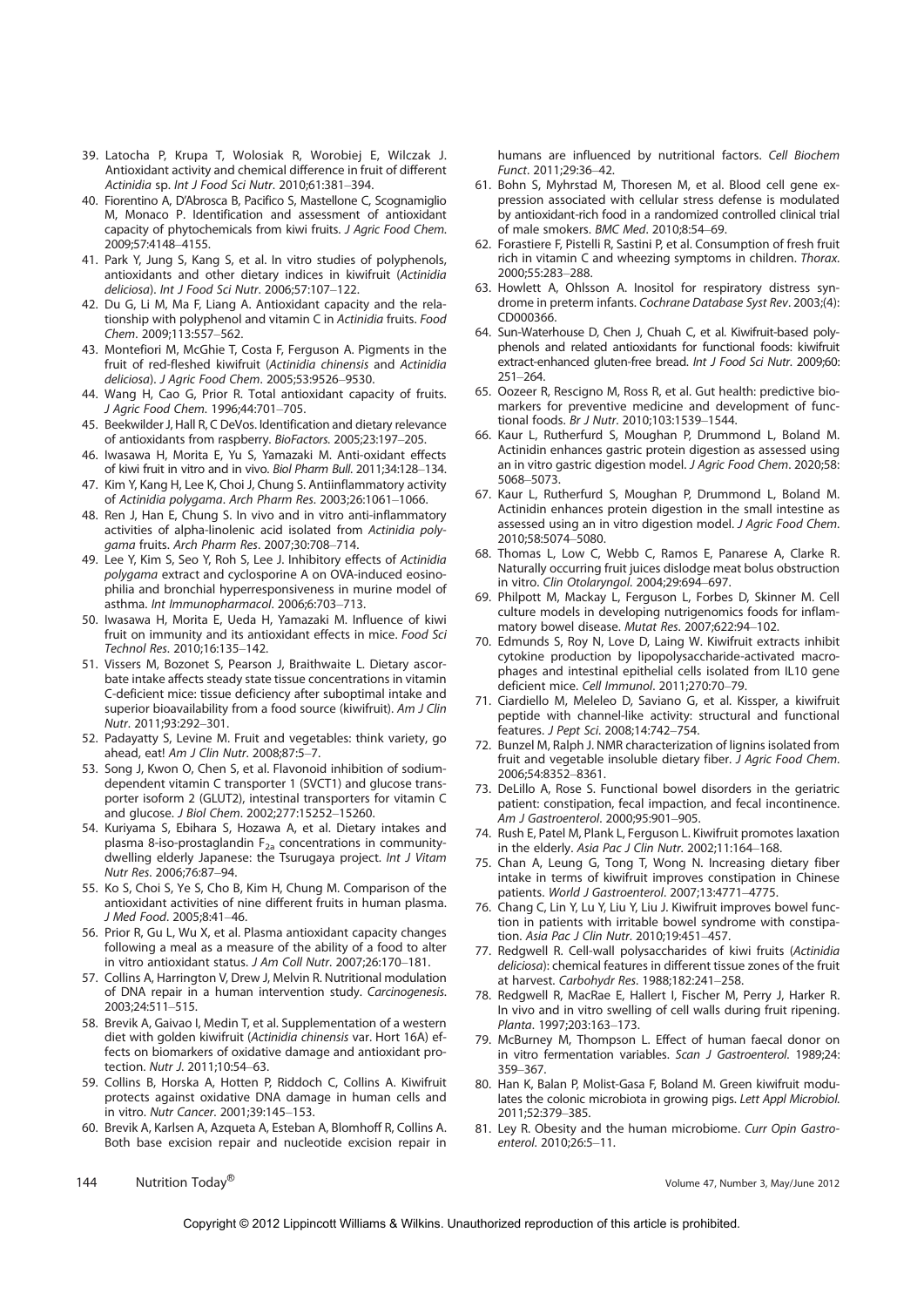- 82. Lampe J. The Human Microbiome Project: getting to the guts of the matter in cancer epidemiology. Cancer Epidemiol Biomarkers Prev. 2008:17:2523-2528.
- 83. Pero R, Lund H. Dietary quinic acid supplied as the nutritional supplement AIO+AC-11<sup>®</sup> leads to induction of micromolar levels of nicotaminamide and tryptophan in the urine. Phytother Res. 2011:25:851-857.
- 84. Pero R, Lund H, Leanderson T. Antioxidant metabolism induced by quinic acid: increased urinary excretion of tryptophan and nicotinamide. Phytother Res. 2009;23:335-346.
- 85. Sheng Y, Akesson C, Holmgren K, Bryngelsson C, Giamapa V, Pero R. An active ingredient in cat's claw water extracts: identification and efficacy of quinic acid. J Ethnopharmacol. 2005;96:577-584.
- 86. Marsh K, Boldingh H, Cheng C. Quinic acid composition in Actinidia. Acta Hortic. 2007;753:447-452.
- 87. Kahle K, Huemmer W, Kempf M, Scheppach W, Erk T, Richling E. Polyphenols are intensively metabolized in the human gastrointestinal tract after apple juice consumption. J Agric Food Chem. 2007:55:10605-10614.
- 88. Xu H, Xu H, Ryan D. A study of the comparative effects of hawthorn fruit compound and simvastatin on lowering blood lipid levels. Am J Chin Med. 2009;37:903-908.
- 89. Shirosaki M, Koyama T, Yazawa K. Anti-hyperglycemic activity of kiwifruit leaf (Actinidia deliciosa) in mice. Biosci Biotechnol Biochem. 2008;72:1099-1102.
- 90. Kim J, Jang D, Kim H, Kim J. Anti-lipase and lipolytic activities of ursolic acid isolated from the roots of Actinidia arguta. Arch Pharm Res. 2009:32:983-987.
- 91. Jang D, Lee G, Kim J, et al. A new pancreatic lipase inhibitor isolated from the roots of Actinidia arguta. Arch Pharm Res. 2008;31:666-670.
- 92. Abe D, Saito T, Kubo Y, Nakamura Y, Sekiya K. A fraction of unripe kiwifruit extract regulates adipocyte differentiation and function in 3T3-L1 cells. Biofactors. 2010;36:52-59.
- 93. Jang D, Lee G, Lee Y, et al. Flavan-3-ols having a gamma-lactam from the roots of Actinidia arguta inhibit the formation of advanced glycation end products in vitro. Chem Pharm Bull. 2009; 57:397-400.
- 94. Wentzel P. Can we prevent diabetic birth defects with micronutrients? Diabetes Obes Metab. 2009:11:770-778.
- 95. Holub B. The nutritional significance, metabolism and function of myo-inositol and phosphatidylinositol in health and disease. Adv Nutr Res. 1982;4:107-141.
- 96. Duttaroy A, Jorgenson A. Effects of kiwifruit consumption on platelet aggregation and plasma lipids in healthy human volunteers. Platelets. 2004;15:287-292.
- 97. Chang W, Liu J. Effects of kiwifruit consumption on serum lipid profiles and antioxidative status in hyperlipidemic subjects. Int J Food Sci Nutr. 2009:60:709-716.
- 98. Rush E, Cumin M, Migriauli L, Ferguson L, Plank L. One year sustainability of risk factor change from 9-week workplace intervention [published online ahead of print February 10, 2010]. J Environ Public Health. 2009;2009:569104.
- 99. Rush E, Ferguson L, Cumin M, Thakur V, Karunasinghe N, Plank L. Kiwifruit consumption reduces DNA fragility: a randomized controlled pilot study in volunteers. Nutr Res. 2006;26:197-201.
- 100. Maeba R, Hara H, Ishikawa H, et al. Myo-inositol treatment increases serum plasmagens and decreases small dense LDL, particularly in hyperlipidemic patients with metabolic syndrome. J Nutr Sci Vitaminol. 2008;54:196-202.
- 101. Mohajeri G, Masoudpour H, Heidarpour M, et al. The effect of dressing with fresh kiwifruit on burn wound healing. Surgery. 2010:148:963-968.
- 102. Hafezi F, Rad H, Naghibzadeh B, Nouhi A, Naghibzadeh G. Actinidia deliciosa (kiwifruit), a new drug for enzymatic debridement of acute burn wounds. Burns. 2010;36:352-355.
- 103. Deters A, Schroder K, Hensel A. Kiwi fruit (Actinidia chinensis L.)

polysaccharides exert stimulating effects on cell proliferation via enhanced growth factor receptors, energy production and collagen synthesis of human keratinocytes, fibroblasts and skin equivalents. J Cell Physiol. 2005;202:717-722.

- 104. Park E, Kim B, Eo H, et al. Control of IgE and selective T(H)1 and T(H)2 cytokines by PG102 isolated from Actinidia arguta. J Allergy Clin Immunol. 2005;116:1151-1157.
- 105. Park E, Park K, Eo H, et al. Suppression of spontaneous dermatitis in NC/Nga murine model by PG102 isolated from Actinidia arguta. J Invest Dermatol. 2007;127:1154-1160.
- 106. Kim J, Lee I, Son M, Kim K. Effects of orally administered Actinidia arguta (hardy kiwi) fruit extract on 2-chloro-1,3,5 trinitrobenzene-induced atopic dermatitis-like skin lesions in NC/Nga mice. J Med Food. 2009;12:1004-1015.
- 107. Choi J, Park B, Kim D, et al. Blockade of atopic dermatitis-like skin lesions by DA-9102, a natural medicine isolated from Actinidia arguta, in the Mg-deficiency induced dermatitis model of hairless rats. Exp Biol Med. 2008;233:1026-1034.
- 108. Marsella R, Messinger L, Zabel S, et al. A randomized, doubleblind, placebo-controlled study to evaluate the effect of EFF1001, an Actinidia arguta (hardy kiwi) preparation, on CADESI score and pruritus in dogs with mild to moderate atopic dermatitis. Vet Dermatol. 2010:21:50-57.
- 109. Ricketts J, Rothe M, Grant-kels J. Nutrition and psoriasis. Clin Dermatol. 2010;28:614-626.
- 110. Xia L, Ng T. Actinchinin, a novel antifungal protein from the gold kiwifruit. Peptides. 2004;25:1093-1098.
- Wang H, Ng T. Isolation of an antifungal thaumatin-like protein from kiwi fruits. Phytochemistry. 2002;61:1-6.
- 112. Basile A, Vuotto M, Violante U, Sorbo S, Martone G, Castaldo-Cobianchi R. Antibacterial activity in Actinidia chinensis, Feijoa sellowiana and Alberia caffra. Int J Antimicrob Agents. 1997;8: 198-203.
- 113. Lu Y, Zhao Y, Wang Z, Chen S, Fu C. Comparison and antimicrobial activity of the essential oil of Actinidia macrosperma from China. Nat Prod Res. 2007;21:227-233.
- 114. Lahlou E, Hirai N, Kamo T, Tsuda M, Ohigashi H. Actinidic acid, a new triterpene phytoalexin from unripe kiwi fruit. Biosci Biotechnol Biochem. 2001:65:480-483.
- 115. Motohashi N, Shirataki Y, Kawase M, et al. Biological activity of kiwifruit peel extracts. Phytother Res. 2001;15:337-343.
- 116. Stepek G, Lowe A, Buttle D, Duce I, Behnke J. In vitro and in vivo antihelminthic efficacy of plant cysteine proteases against the rodent gastrointestinal nematode, Trichuris muris. Parasitology. 2006;132:681-689.
- 117. Stepek G, Buttle D, Duce I, Lowe A, Behnke J. Assessment of the antihelminthic effect of natural plant cysteine proteases against the gastrointestinal nematode, Heligmosomoides polygyrus, in vitro. Parasitology. 2005;130:203-211.
- 118. Stepek G, Lowe A, Buttle D, Duce I, Behnke J. Anti-helminthic action of plant cysteine proteinases against the rodent stomach nematode, Protospirura muricola, in vitro and in vivo. Parasitology. 2007;134:103-112.
- 119. Edenharder R, Kurz P, John K, Bugard S, Seeger K. In vitro effect of vegetable and fruit juices on the mutagenicity of 2-amino-3 methylimidazo[4,5-f]quinoline, 2-amino-3,4-dimethylimidazo[4,5-f] quinoline and 2-amino-3,8-dimethylimidazo[4,5-f]quinoxaline. Food Chem Toxicol. 1994;32:443-459.
- 120. Edenharder R, Sager J, Glatt H, Muckel E, Platt K. Protection by beverages, fruits, vegetables, herbs and flavonoids against genotoxicity of 2-acetylaminofluorenes and 2-amino-1-methyl-6-phenylimidazo[4,5-b]pyridine (PhIP) in metabolically competent V79 cells. Mutat Res. 2002;521:57-72.
- 121. Platt K, Edenharder R, Aderhold S, Muckel E, Glatt H. Fruits and vegetables protect against the genotoxicity of heterocyclic aromatic amines activated by human xenobiotic-metabolizing enzymes expressed in immortal mammalian cells. Mutat Res. 2010;703:90-98.

Volume 47, Number 3, May/June 2012 Nutrition Today<sup>®</sup>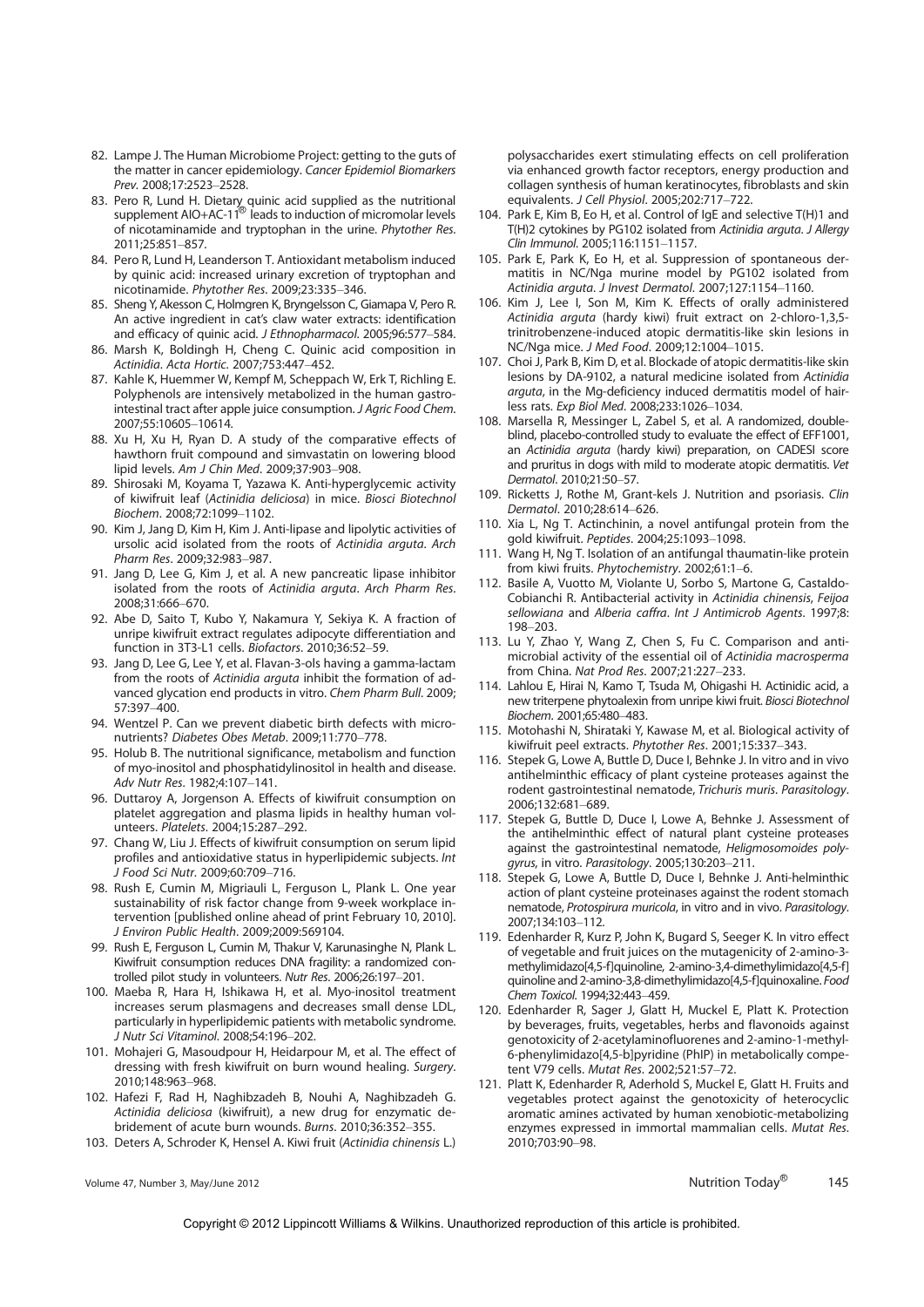- 122. Lee H, Lin J. Antimutagenic activity of extracts from anticancer drugs in Chinese medicine. Mutat Res. 1988;204:229-234.
- 123. Edenharder R, Frangart J, Hager M, Hofmann P, Rauscher R. Protective effects of fruits and vegetables against in vivo clastogenicity of cyclophosphamide or benzo(a)pyrene in mice. Food Chem Toxicol. 1998;36:637-645.
- 124. Ikken Y, Morales P, Martinez A, Marin M, Haza A, Cambero M. Antimutagenic effect of fruit and vegetable ethanolic extracts against N-nitrosamines evaluated by the Ames test. J Agric Food Chem. 1999;47:3257-3264.
- 125. Song P, Zhang L, Li Y, Ding L, Tannenbaum S, Wishnok J. The blocking effects of Chinese Actinidia sinensis juice on Nnitrosamine formation in vitro and in vivo. IARC Sci Publ. 1984; 57:231-235.
- 126. Tang X, Edenharder R. Inhibition of the mutagenicity of 2 nitrofluorene-3-nitrofluoranthene and 1-nitropyrene by vitamins, porphyrins, and related compounds, and vegetable and fruit juices and solvent extracts. Food Chem Toxicol. 1997;35:373-378.
- 127. Spada P, DeSouza G, Bortolini G, Henriques J, Slavador M. Antioxidant, mutagenic, and antimutagenic activity of frozen fruit. J Med Food. 2008;11:144-151.
- 128. Hidaka M, Fujita K, Ogikubo T, et al. Potent inhibition by star fruit of human cytochrome P450 3A (CYP3A) activity. Drug Metab Dispos. 2004:32:581-583.
- 129. Yoshizawa Y, Kawaii S, Urashima M, et al. Antiproliferative effects of small fruit juices on several cancer lines. Anticancer Res. 2000:20:4285-4290.
- 130. Xu Y, Xiang Z, Jin Y, Shen Y, Chen H. Two new triterpenoids from the roots of Actinidia chinensis. Fitoterapia. 2010:81:920-924.
- 131. Xu Y, Ge R, Du J, et al. Corosolic acid induces apoptosis through mitochondrial pathway and caspases activation in human cervix adenocarcinoma HeLa cells. Cancer Lett. 2009:284:229-237.
- 132. Lin G, Zhong Z, Zhang W, Zhang F, Chen X, Huang C. Anti-tumor mechanism of active components from extract of Actinidia rufa root. Zhongguo Zhong Yao Za Zhi. 2008;33:2100-2014.
- 133. Lee D, Shin B, Hur H, et al. Quercetin the active phenolic component of kiwifruit prevents hydrogen peroxide-induced inhibition of gap-junction intercellular communication. Br J Nutr. 2010;104:164-170.
- 134. Vucenik I, Shamsuddin A. Protection against cancer by dietary  $IP<sub>6</sub>$  and inositol. Nutr Cancer. 2006;55:109-125.
- 135. Wang L, Kang C, Yang W, et al. Experimental study on antitumor effects of extracts from Actinidia arguta. Zhongguo Zhong Yao Za Zhi. 2010;35:2184-2186.
- 136. Liang J, Wang X, Zhen H, et al. Study on antitumor effects of extractions from roots of Actinidia deliciosa. Zhong Yao Chi. 2007;30:1279-1282.
- 137. Lin P. Antitumor effect of Actinidia chinensis polysaccharide on murine tumor. Zhonggua Zhong Liu Za Zhi. 1988;10:441-444.
- 138. Zhang Y, Liu L, Ling C. Inhibition effect of active fraction from Actinidia valvata on growth of transplanted mouse tumor cells and preliminary study of its mechanism. Zhongguo Zhong Yao Za Zhi. 2006;31:918-920.
- 139. Wang Z, Song Y, Hu J, You B. Morphological identification and the clinical application of the roots of Actinidia chinensis and Actinidia valvata. Pharm Care Res. 2005;5:134-137.
- 140. Xu H, Wu Y, Xu S, Sun H, Chen F, Yao L. Antitumor and immunomodulatory activity of polysaccharides from the roots of Actinidia eriantha. J Ethnopharmacol. 2009;125:310-317.
- 141. Freese R. Markers of oxidative DNA damage in human interventions with fruit and berries. Nutr Cancer. 2006;54:143-147.
- 142. Liao J, Lin K, Cheng H, Wu J, Hsieh M, Feng W. Actinidia rubricaulis attenuates hepatic fibrosis induced by carbon tetrachloride in rats. Am J Chin Med. 2007;35:81-88.
- 143. Bai X, Qui A, Guan J, Shi Z. Antioxidant and protective effect of an oleanolic acid-enriched extract of A. deliciosa root on carbon tetrachloride induced rat liver injury. Asia Pac J Clin Nutr. 2007;16:S169-S173.
- 144. Lu Y, Fan J, Chen S, Zheng X, Yin Y, Fu C. Immunomodulatory activity of aqueous extract of Actinidia macrosperma. Asia Pac J Clin Nutr. 2007;16:S261-S265.
- 145. Takano F, Tanaka T, Tsukamoto E, Yahagi N, Fushiya S. Isolation of (+)-catechin and (-)-epicatechin from Actinidia arauta as bone marrow cell proliferation promoting compounds. Planta Med. 2003;69:321-326.
- 146. Takano F, Tanaka T, Aoi J, Yahagi N, Fushiya S. Protective effect of (+)-catechin against 5-fluorouracil-induced myelosuppression in mice. Toxicol. 2004;201:133-142.
- 147. Hunter D, Denis M, Parlane N, Buddle B, Stevenson L, Skinner M. Feeding ZESPRI GOLD kiwifruit puree to mice enhances serum immunoglobulins specific for ovalbumin and stimulates ovalbuminspecific mesenteric lymph node cell proliferation in response to orally administered ovalbumin. Nutr Res. 2008;28:251-257.
- 148. Kim D, Kim S, Kang C, Cho S, Kim S. Anti-allergic effects of PG102, a water-soluble extract prepared from Actinidia arguta, in a murine ovalbumin-induced asthma model. Clin Exp Allergy. 2008:39:280-289.
- 149. Park E, Kim B, Eo H, et al. Control of IgE selective  $T_H1$  and  $T_H2$ cytokines by PG102 isolated from Actinidia arguta. J Allergy Clin Immunol. 2005;116:1151-1157.
- 150. Kim S, Kim S, Lee S, et al. The effects of PG102, a water-soluble extract from Actinidia arguta, on serum total IgE levels; a double-blind, randomized, placebo-controlled exploratory clinical study. Eur J Nutr. 2011;50:523-529.
- 151. Di C, Yi Y, Hwi M, Chiu Z. The effects of Actinidia sinensis Planch (kiwi) drink supplementation on athletes training in hot environments. J Sports Med Phys Fitn. 1990;30:181-184.
- 152. Beck K, Conlon C, Kruger R, Coad J, Stonehouse W. Gold kiwifruit consumed with an iron-fortified breakfast cereal meal improves iron status in women with low iron stores: a 16-week randomized controlled trial. Br J Nutr. 2011;105:101-109.
- 153. Lin H, Tsau P, Fang S, Liu J. Effect of kiwifruit consumption on sleep quality in adults with sleep problems. Asia Pac J Clin Nutr. 2011;20:169-174.
- 154. Aminlari M, Shekarforoush S, Gheisari H, Golestan L. Effect of actinidin on the protein solubility, water holding capacity, texture, electrophoretic pattern of beef, and on the quality attributes of a sausage product. J Food Sci. 2009;74:C221-C225.
- 155. Sivam A, Sun-Waterhouse D, Waterhouse G, Quek S, Perrera C. Physiochemical properties of bread dough and finished bread with added pectin fiber and phenolic antioxidants. J Food Sci. 2011;76:H97-H107.
- 156. Lucas J, Grimshaw K, Collins K, Warner J, Hourihane J. Kiwi fruit is a significant allergen and is associated with differing patterns of reactivity in adults and children. Clin Exp Allergy. 2004;34: 1115-1121.
- 157. Lucas J, Lewis S, Trewin J, Grimshaw K, Warner J, Hourihane J. Comparison of the allergenicity of Actinidia deliciosa (kiwi fruit) and Actinidia chinensis (gold kiwi). Pediatr Allergy Immunol. 2005;16:647-654.
- 158. Bublin M, Mari A, Ebner C, et al. IgE sensitization profiles toward green and gold kiwifruits differ among patients allergic to kiwifruit from 3 European countries. J Allergy Clin Immunol. 2004; 114:1169-1175
- 159. Ballmer-Weber B, Hoffmann-Sommergruber K. Molecular diagnosis of fruit and vegetable allergy. Curr Opin Allergy Clin Immunol. 2011;11:229-235.
- 160. Dias R, Summerfield A, Khakoo G. Food hypersensitivity among Caucasian and non-Caucasian children. Pediatr Allergy Immunol. 2008:19:86-89
- 161. Lucas J, Lewis S, Hourihane J. Kiwi fruit allergy: a review. Pediatr Allergy Immunol. 2003;14:420-428.
- 162. Kerzl R, Simonowa A, Ring J, Ollert M, Mempel M. Lifethreatening anaphylaxis to kiwi fruit: protective sublingual allergen immunotherapy effect persists even after discontinuation. J Allergy Clin Immunol. 2006;119:507-508.

146 Nutrition Today<sup>®</sup>

Volume 47, Number 3, May/June 2012